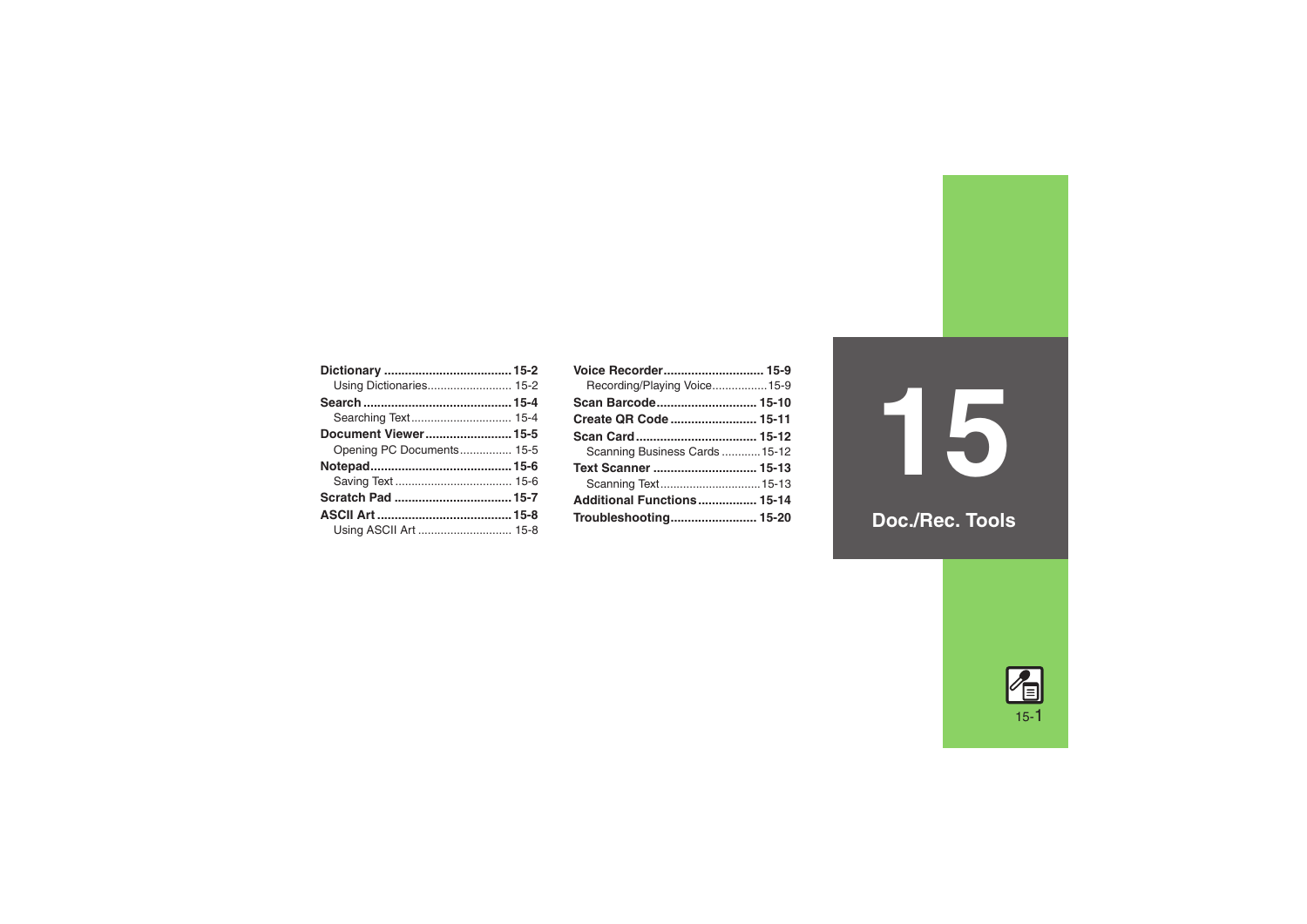## <span id="page-1-0"></span>**Dictionary**

## <span id="page-1-1"></span>**Using Dictionaries**

Available Dictionaries:

| Preloaded<br><b>Dictionaries</b> | Meikyo Japanese Dictionary,<br>Genius English-Japanese<br>Dictionary, Genius<br>Japanese-English Dictionary                                                                                                                                                                                        |
|----------------------------------|----------------------------------------------------------------------------------------------------------------------------------------------------------------------------------------------------------------------------------------------------------------------------------------------------|
| Online<br><b>Dictionaries</b>    | Wikipedia, Meikyo J-Dic MX.net,<br>Genius EJ-Dic MX.net, Genius<br>JE-Dic MX.net. Imidas<br>Encyclopedia, Encyclopedia<br>Nipponica, Digital Daijisen,<br><b>PROGRESSIVE</b><br>English-Japanese Dictionary,<br><b>PROGRESSIVE</b><br>Japanese-English Dictionary,<br>Hot Pepper Pockets, and more |

\*Online dictionary use requires Internet connection incurring transmission fees. Information fees may also apply. Read terms of service and then follow onscreen instructions.

- *MENU* or *Tools* $\blacklozenge$  Highlight *Doc./Rec.* tab  $\blacklozenge$ *Dictionary*
- *Switch* or  $\sqrt{Y}$   $\rightarrow$  Select dictionary



Dictionary Window

- . Alternatively, to activate Dictionary, Long Touch 6 in Standby.
- . Last used dictionary appears first.

# <sup>3</sup>**Enter reading (spelling for English-Japanese dictionary)**

**•** Search results appear as you type.



4**Select word**

ジーニアスモバイル和英 carry : pack >携帯用の portable; pocket.

Definition/Translation Window

```
Searching As-You-Type Looking Up in Online Dictionaries
                                         [Definition/Translation Window] 
                                         Options or \boxed{\otimes} 	<b>★ WebDict.Search
                                         \rightarrow Search \rightarrow Yes \rightarrow Select word
```
#### **Searching by Keyword**

- **In Dictionary window,** *Options* or  $\boxed{\text{B}$
- **Search Method → Keyword**<br>Search



**Select entry field → Enter**  $text \bullet$  *Done* or  $\odot$ 

|   | アスモバ イル和英 |
|---|-----------|
| 詁 |           |
|   |           |



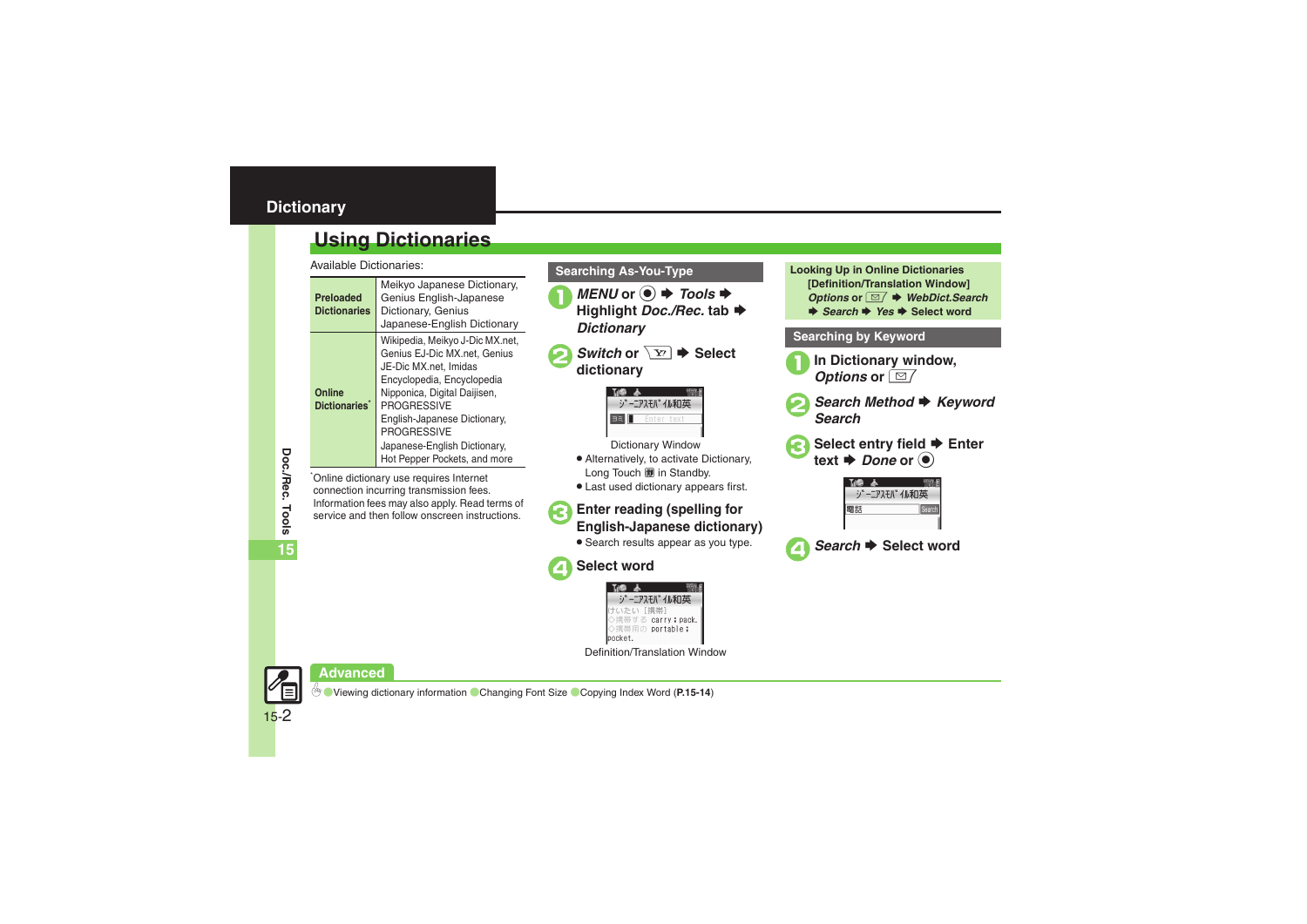#### **Dictionary**





**Doc./Rec. Tools**

Doc./Rec. Tools

**15**

#### **Advanced**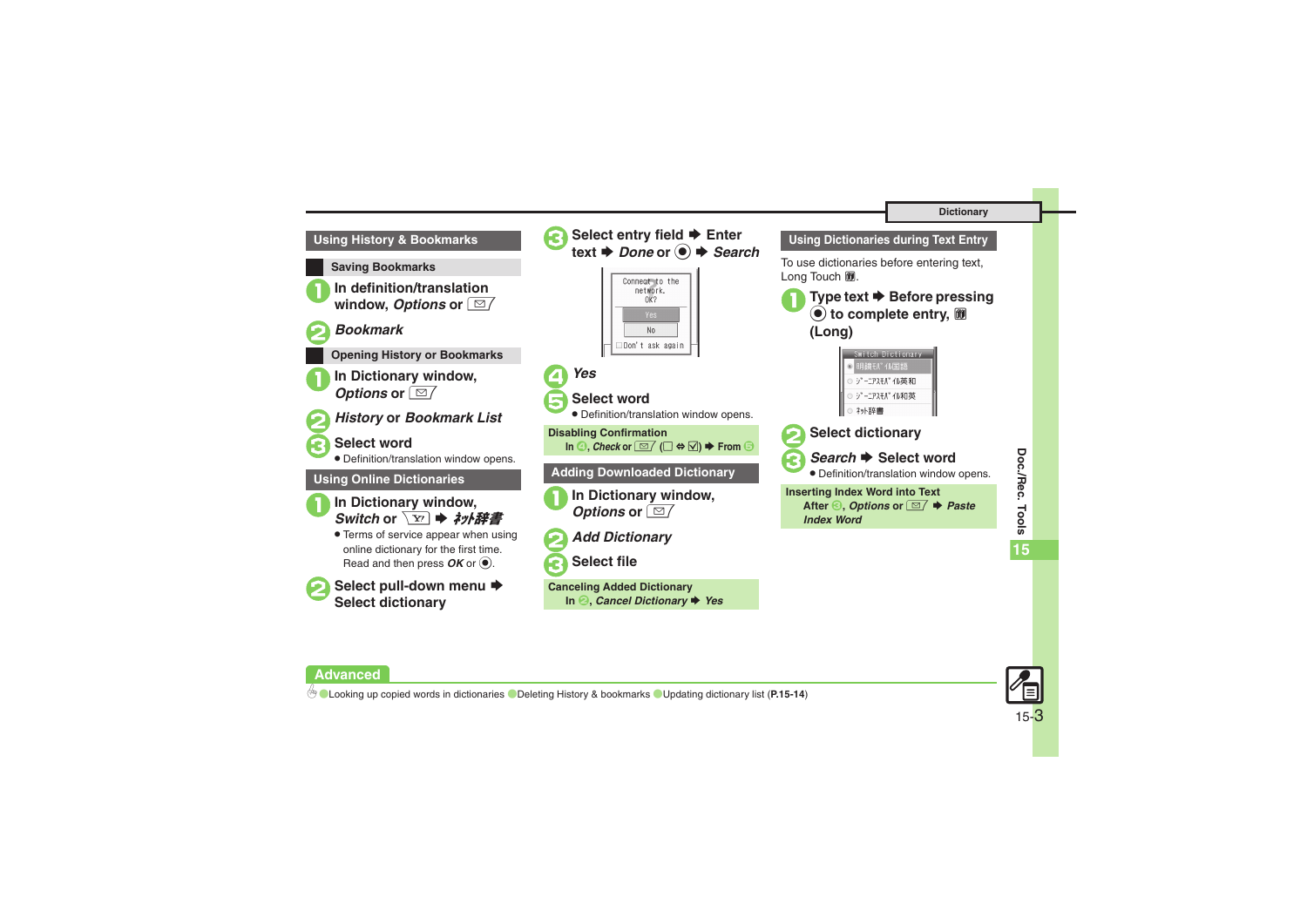## <span id="page-3-1"></span><span id="page-3-0"></span>**Searching Text**

**Web Search**



*MENU* or ● *Tools* $\blacktriangleright$  **Highlight** *Doc./Rec.* **tab** 





Search Window. *Web Search* is selected by default.



15-4

**Select entry field → Enter** search text  $\rightarrow$  *Done* or  $\odot$ 

4*Search* .

Search results appear.

**Searching within PC Sites [Search Window] Options or**  $\boxed{\textcircled{S}}$  **♦** *Change Browser ♦ PC Site Browser* 

#### **Mail Search**





**2** Select entry field **♦** Enter search text **♦** *Done* or ●



**Search → Select option** 

**Searching within Received or Sent Messages [Search Window] Options or**  $\boxed{\textcircled{S}}$  **♦** *Change Mail Folder* ♦ *Received Messages* **or** *Sent Messages*

Doc./Rec. Tools **Doc./Rec. Tools 15**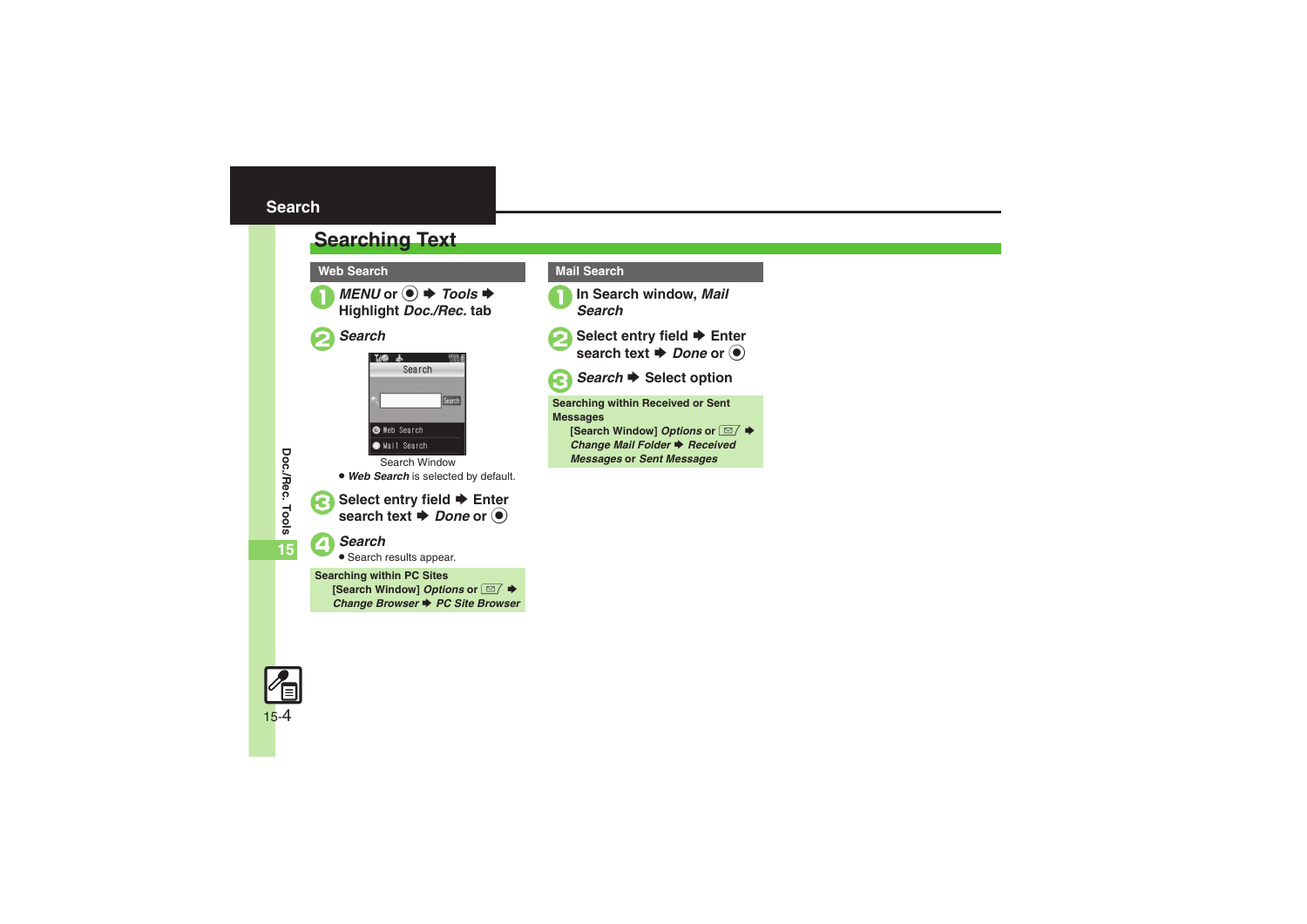## <span id="page-4-1"></span>**Opening PC Documents**

Supported File Formats:

**PDF (.pdf)**

**Microsoft® Excel® (.xls)**

**Microsoft® Word (.doc)**

**Microsoft® PowerPoint® (.ppt)**

- . Some files may not appear correctly.
- . Download files via the Internet.
- . When transferring files from PCs, save to corresponding Memory Card folder (**P.12-5**).

**1***MENU* or **●**  $\rightarrow$ *Tools* $\rightarrow$ **Highlight** *Doc./Rec.* **tab**  S*Document Viewer*





| <b>View Whole Page</b>                   | Whole or $\left(\bullet\right)$                    |
|------------------------------------------|----------------------------------------------------|
| Scroll                                   | ೕೃ                                                 |
| <b>View Upper Left</b>                   | 1 ∄                                                |
| Toggle<br><b>Full Screen View On/Off</b> | 2 <sup>b</sup>                                     |
| <b>View Upper Right</b>                  | в. Е                                               |
| <b>Zoom Out</b>                          | $\Gamma$ or $\overline{\mathcal{A}}$ /D            |
| <b>Continuous Zoom Out</b>               | <u> 님ౣ (Long)</u> /<br>$\mathbf{D}$ (Long)         |
| <b>View Center</b>                       | 5.3                                                |
| Zoom In                                  | $\frac{1}{11}$ or $\frac{1}{15}$ or $\frac{1}{10}$ |
| <b>Continuous Zoom In</b>                | 6 <sup>u</sup><br>(Long)                           |
| <b>View Lower Left</b>                   | 7. A                                               |
| Jump to Page                             | ⊠ or B                                             |
| <b>View Lower Right</b>                  | 9                                                  |
| <b>Open Help</b>                         | $\overline{\mathsf{D}}^{\, \mathrm{bs}}$           |
| <b>Next Page</b>                         | <b>⊡</b> or [ # ஃ <i>)</i>                         |
| <b>Previous Page</b>                     | ⊞ or (* ≝l                                         |
| <b>Fit Width</b>                         | c,                                                 |
| Rotate 90°                               | $V/H$ or $\dot{}$<br>Y'                            |

**Key Assignments**

Alternatively, to scroll, touch Display and drag finger.

<span id="page-4-0"></span>**Zooming In/Out with Loupe (Magnifier) In open file, tap Display or**  & **(Long)**  S **Specify portion**  S *Options* **or** BS *Zoom Out* **or** *Zoom In*

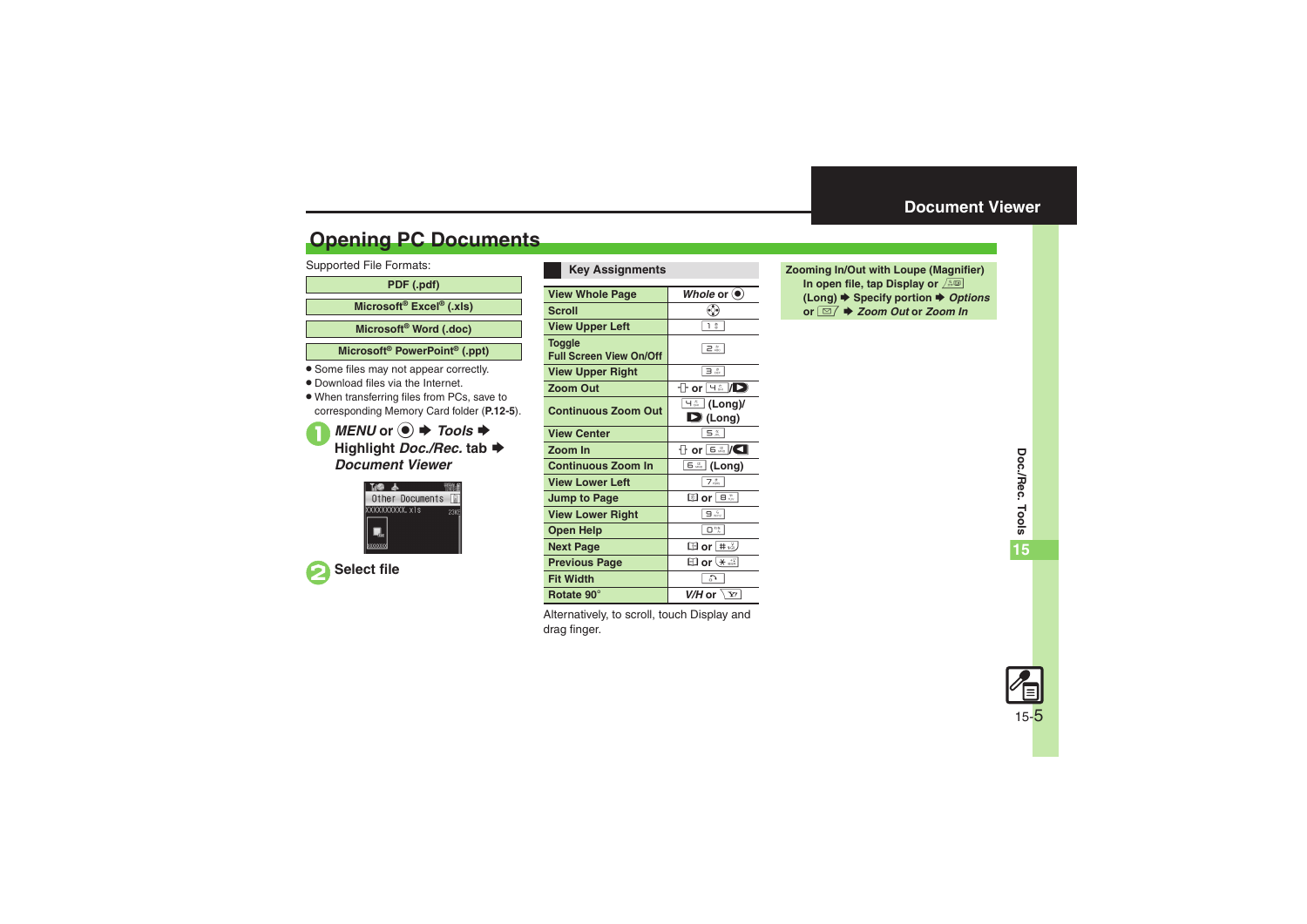#### <span id="page-5-0"></span>**Notepad**

<span id="page-5-1"></span>



*MENU* or ● *Tools* $\blacklozenge$  Highlight *Doc./Rec.* tab  $\blacklozenge$ *Notepad*









**D[Editing Notepad](#page-13-7) C[Searching text within all entries](#page-13-8) C[Inserting Notepad text into message text](#page-13-9) C[Sending entries via S!](#page-13-10) Mail C[Creating text files](#page-13-11)** ([Importing text files](#page-13-12) ([Checking memory status](#page-14-0) ([Opening properties](#page-14-1) (**[P.15-14](#page-13-7)** - **[15-15](#page-14-0)**)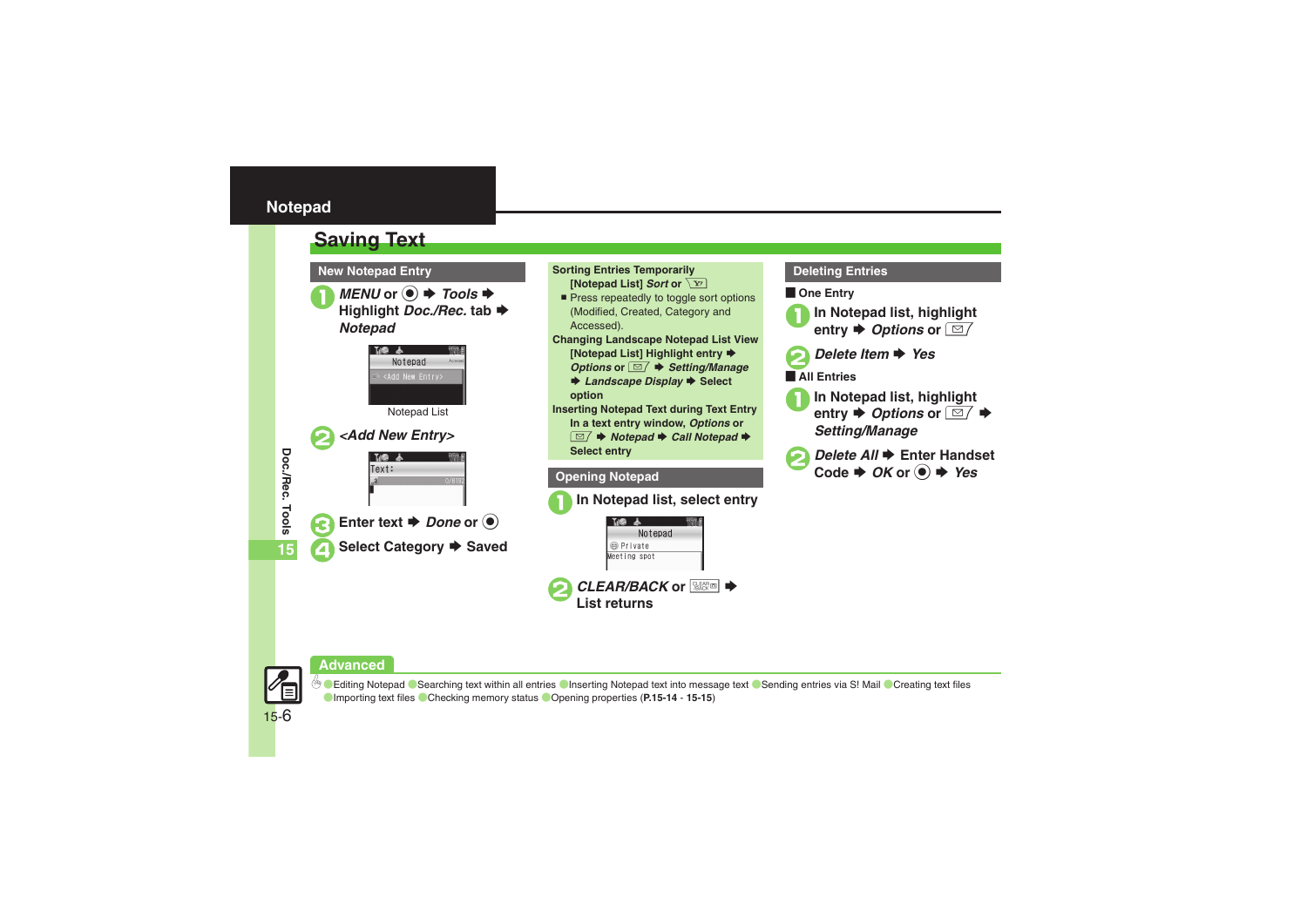## **Scratch Pad**

Open Scratch Pad to jot down text, and more.

Follow these steps to save text as a Notepad entry:





2*Scratch Pad*

**• Text entry window opens.** 



**Enter text**  $\rightarrow$ *Done* or  $\odot$ 

| 副 高                 |                              |
|---------------------|------------------------------|
|                     | Scratch Pad                  |
| 1 Save to Notepad   |                              |
|                     | <b>2</b> Set as StbyShortcut |
| Create Message      |                              |
| H Save to Calendar  |                              |
| 5 Save to Tasks     |                              |
|                     | <b>6</b> Saye to Phone Book  |
| 7 Save as Text File |                              |
| <b>B</b> Web Search |                              |

Scratch Pad Menu



#### 4*Save to Notepad*

. Open saved entries from Notepad.

<span id="page-6-0"></span>

| <b>Other Scratch Pad Usage</b>                          |                                                                                                                                           |
|---------------------------------------------------------|-------------------------------------------------------------------------------------------------------------------------------------------|
| Usage                                                   | <b>Operation</b>                                                                                                                          |
| <b>Paste to Standby</b>                                 | <b>Set as StbyShortcut</b><br>$\blacktriangleright$ Select sheet                                                                          |
| <b>Enter Mail</b><br><b>Message Text</b>                | Create Message →<br>Select mail type                                                                                                      |
| <b>Enter Schedule</b><br><b>Subject/Details</b>         | <b>Save to Calendar</b>                                                                                                                   |
| <b>Enter Task</b><br>Subject/Details                    | <b>Save to Tasks</b>                                                                                                                      |
| <b>Add Last Name</b><br>or Note to<br><b>Phone Book</b> | <b>Save to Phone Book</b><br>Reading is not<br>entered                                                                                    |
| <b>Save Text File</b>                                   | Save as Text File →<br>Enter name → Done<br>or (●) $\blacktriangleright$ <i>Save here</i><br>■ Saved to Data Folder<br>(Other Documents). |
| <b>Search Internet</b>                                  | <i>Web Search</i> → Select<br>browser                                                                                                     |

For more, see corresponding function description or follow onscreen instructions.

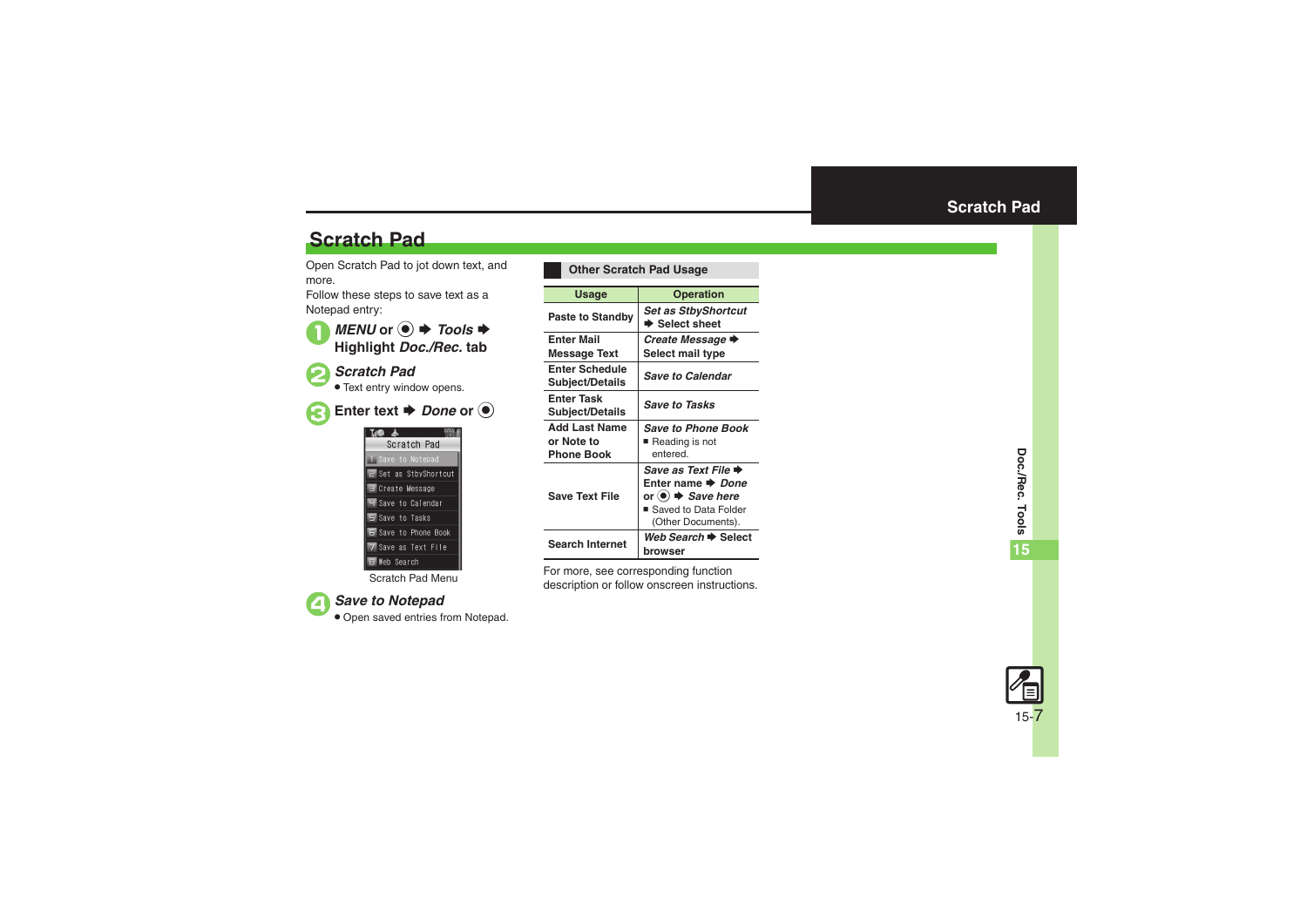#### <span id="page-7-0"></span>**ASCII Art**

<span id="page-7-1"></span>

15-8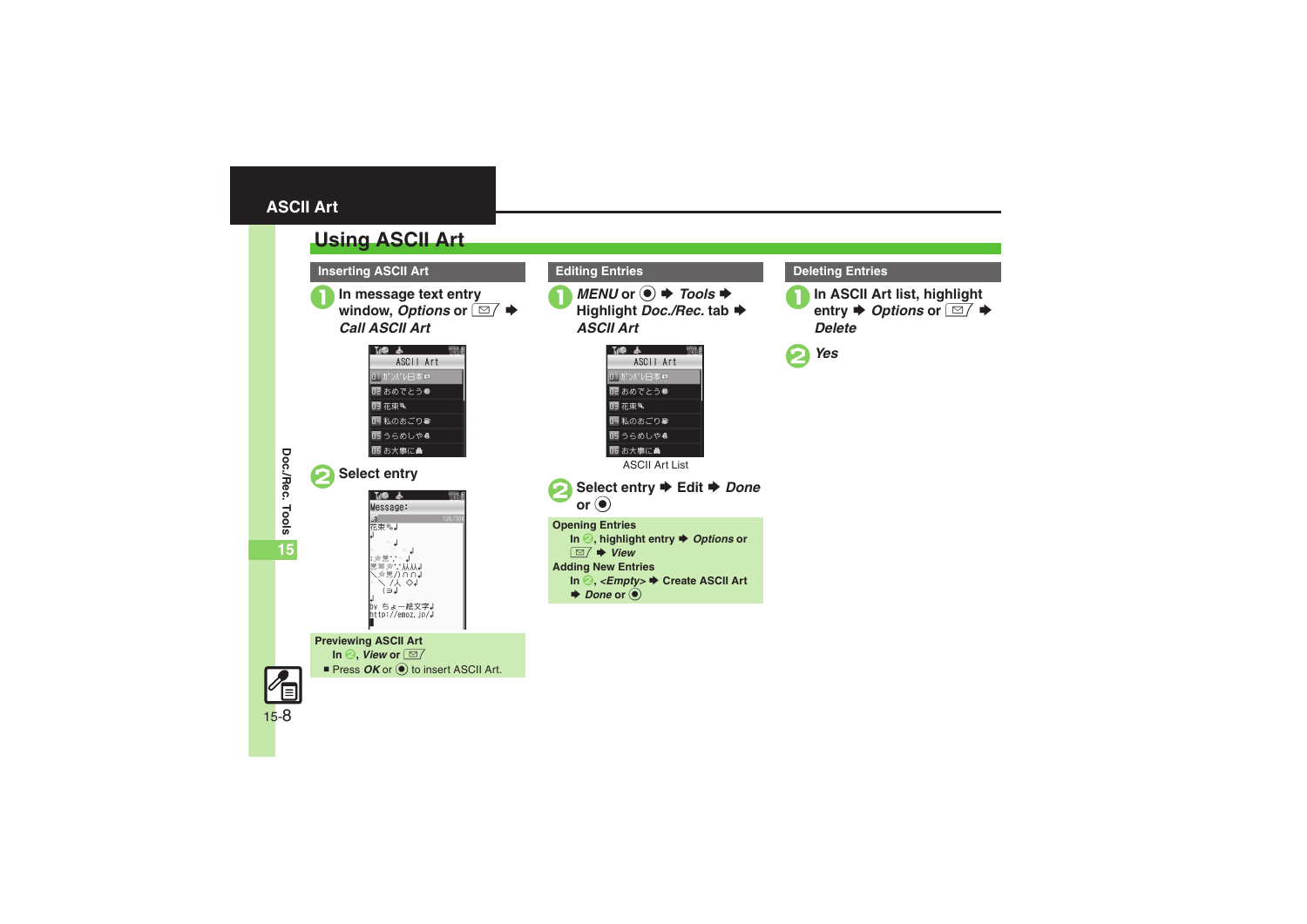#### **Voice Recorder**

## <span id="page-8-1"></span>**Recording/Playing Voice**

#### **Recording**

**Advanced**

- . If battery runs low while recording, Voice Recorder shuts off.
- . Record conversations during calls via *Record Caller Voice* (**P.5-15**).

*MENU* or ● **→** *Tools*  $\rightarrow$  **Highlight** *Doc./Rec.* **tab**  $\rightarrow$ *Voice Recorder*







. For *Extended Voice*, recording is saved automatically.



<span id="page-8-0"></span>

% to resume. Press *CLEAR/BACK* or **kom** to stop playback.

**Playing Data Folder Files** *MENU* or ● *Data Folder* **→** *Ring* **Songs**<sup>*D*</sup> *Select* file



0([Saving longer recordings](#page-14-2) ([Sending Voice files via S!](#page-14-3) Mail ([Switching storage media](#page-14-4) (**[P.15-15](#page-14-2)**)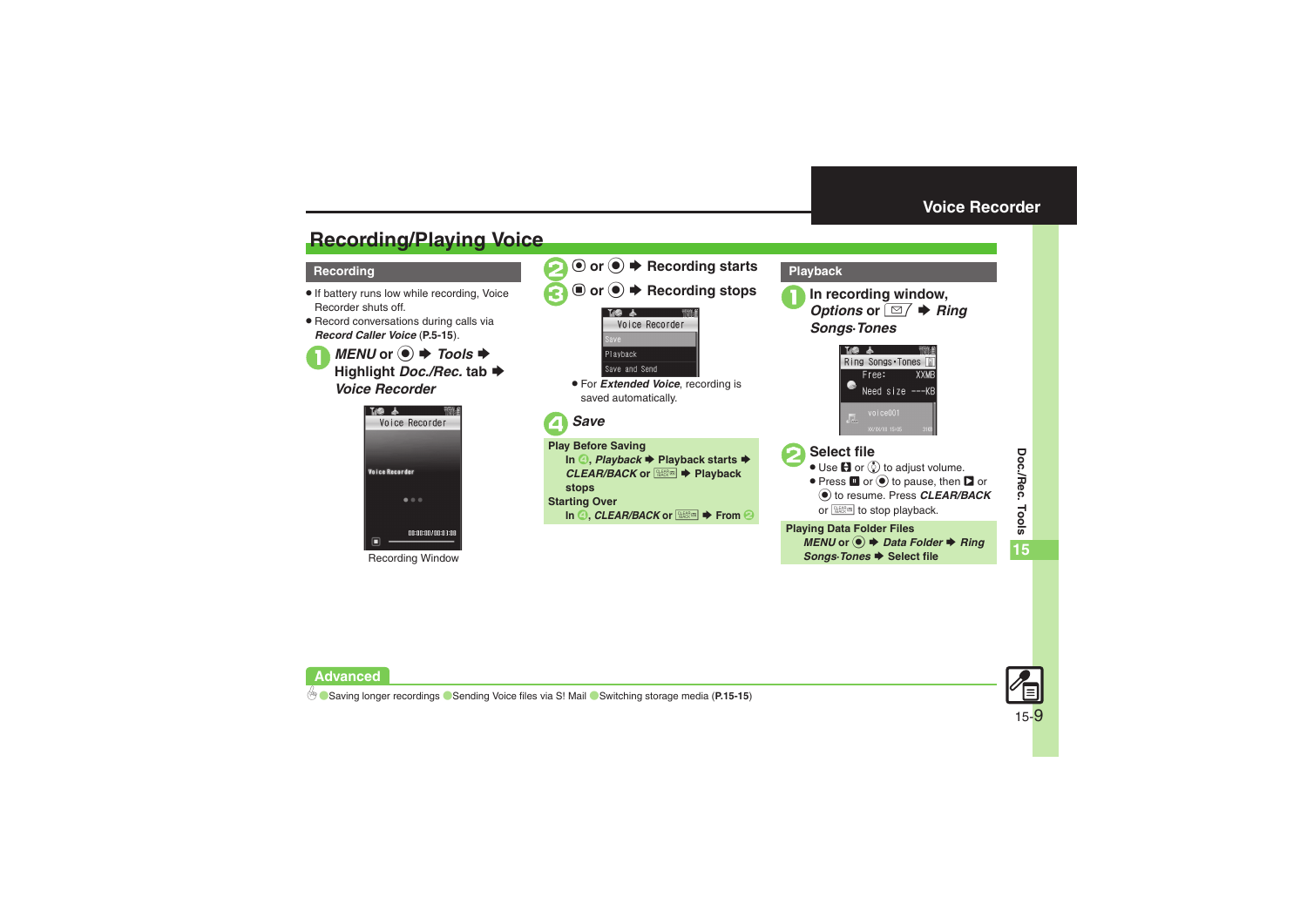#### <span id="page-9-0"></span>**Scan Barcode**

## **Scanning Barcodes**

Scan UPC/JAN (1D barcodes) or QR Codes (2D barcodes).

- . Membership file or password may be required when scanning barcodes.
- . Some barcodes may not be scanned.

*MENU* or ● **→** *Tools*  $\rightarrow$  Highlight *Doc./Rec.* tab  $\rightarrow$ *Barcode/Scan*

| THE &           |  |
|-----------------|--|
| Barcode/Scan    |  |
| Scan Barcode    |  |
| Open Barcode    |  |
| Create OR Code  |  |
| Scan Card       |  |
| Scan Text       |  |
| Scanned Results |  |
| $\sim$          |  |

Barcode/Scan Menu



2*Scan Barcode*

<sup>3</sup>**Frame barcode in center of Display**



- . Use Focus Adjustment Bar as a guide (better focus in darker blue).
- $\rightarrow$  *Scan starts* 
	- If recognition takes time, slowly adjust the distance between handset and barcode.
	- **Press** *Cancel* or  $\boxed{Y}$  to stop scan.



**Tone sounds → Scan results appear** 



*Yes* ➡ From **3** 





**Doc./Rec. Tools Tools 15**

Doc./Rec.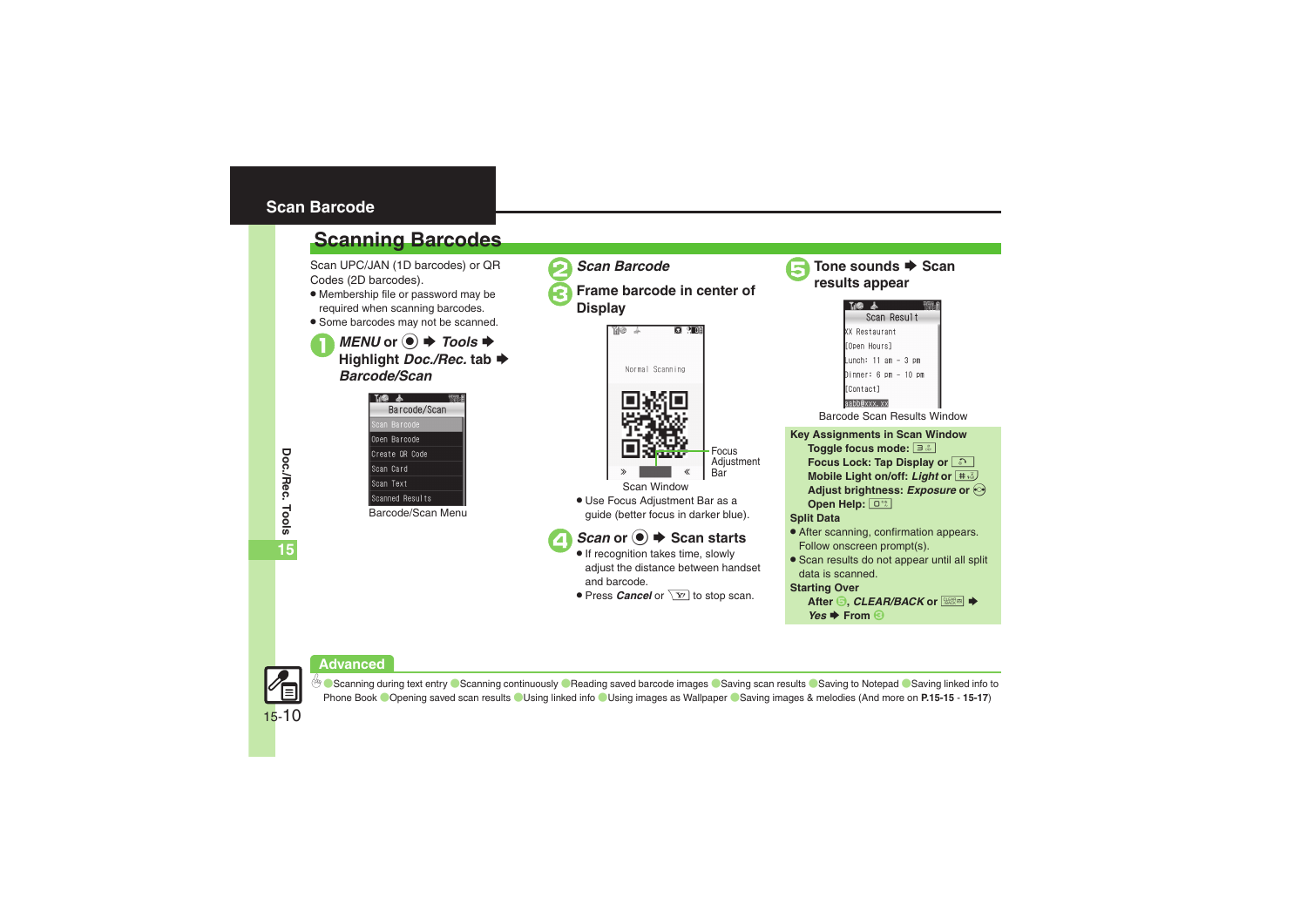## **Create QR Code**

## **Creating QR Codes**

Create QR Codes from these items on handset:

| <b>Phone Book</b> | <b>My Details</b>       |
|-------------------|-------------------------|
| <b>Text Input</b> | <b>Ring Songs Tones</b> |
| <b>Pictures</b>   | <b>Notepad</b>          |

Large items are divided into multiple QR Codes.

#### **Procedure**

Follow these steps to create QR codes from Data Folder files:

**1***MENU* or **●**  $\rightarrow$ *Tools* $\rightarrow$ **Highlight** *Doc./Rec.* **tab**  S *Barcode/Scan*

| Ing Y           |
|-----------------|
| Barcode/Scan    |
| Scan Barcode    |
| Open Barcode    |
| Create OR Code  |
| Scan Card       |
| Scan Text       |
| Scanned Results |



2*Create QR Code*

| Data Folder      |  |
|------------------|--|
|                  |  |
| Data Folder      |  |
| Pictures         |  |
| Ring Songs Tones |  |
| Notepad          |  |
| Other Documents  |  |

- ▲ Select folder **→** Select file or **entry**
	- . QR Code is created.

## **5** Save or  $\odot$

● QR Code is saved to Data Folder (Pictures).

<span id="page-10-0"></span>

| <b>From Phone Book Entries</b>                                                           |
|------------------------------------------------------------------------------------------|
| In $\odot$ , Phone Book $\blacktriangleright$ Select entry $\blacktriangleright$ $\odot$ |
| <b>From My Details</b>                                                                   |
| In $\odot$ , My Details $\blacktriangleright$ Select item $\blacktriangleright$ $\odot$  |
| <b>From Entered Text</b>                                                                 |
| In $\odot$ , Text Input $\blacktriangleright$ Enter text $\blacktriangleright$           |
| Done or $\left( \bullet \right) \bullet \oplus$                                          |
| <b>Switching Storage Media</b>                                                           |
| In $\Theta$ , Options or $\Box/\blacktriangleright$ Save to $\blacktriangleright$        |
| Phone or Memory Card $\blacktriangleright$ Save or $\blacklozenge$                       |
| <b>Attaching to S! Mail</b>                                                              |
| In $\Theta$ , Options or $\Box/\blacktriangleright$ Send As $\blacktriangleright$        |
| Complete message $\blacktriangleright$ Send or $\boxed{Y}$                               |
| <b>Incoming Calls</b>                                                                    |
| • QR Code creation is not affected by                                                    |
| incoming calls. End the call to return.                                                  |

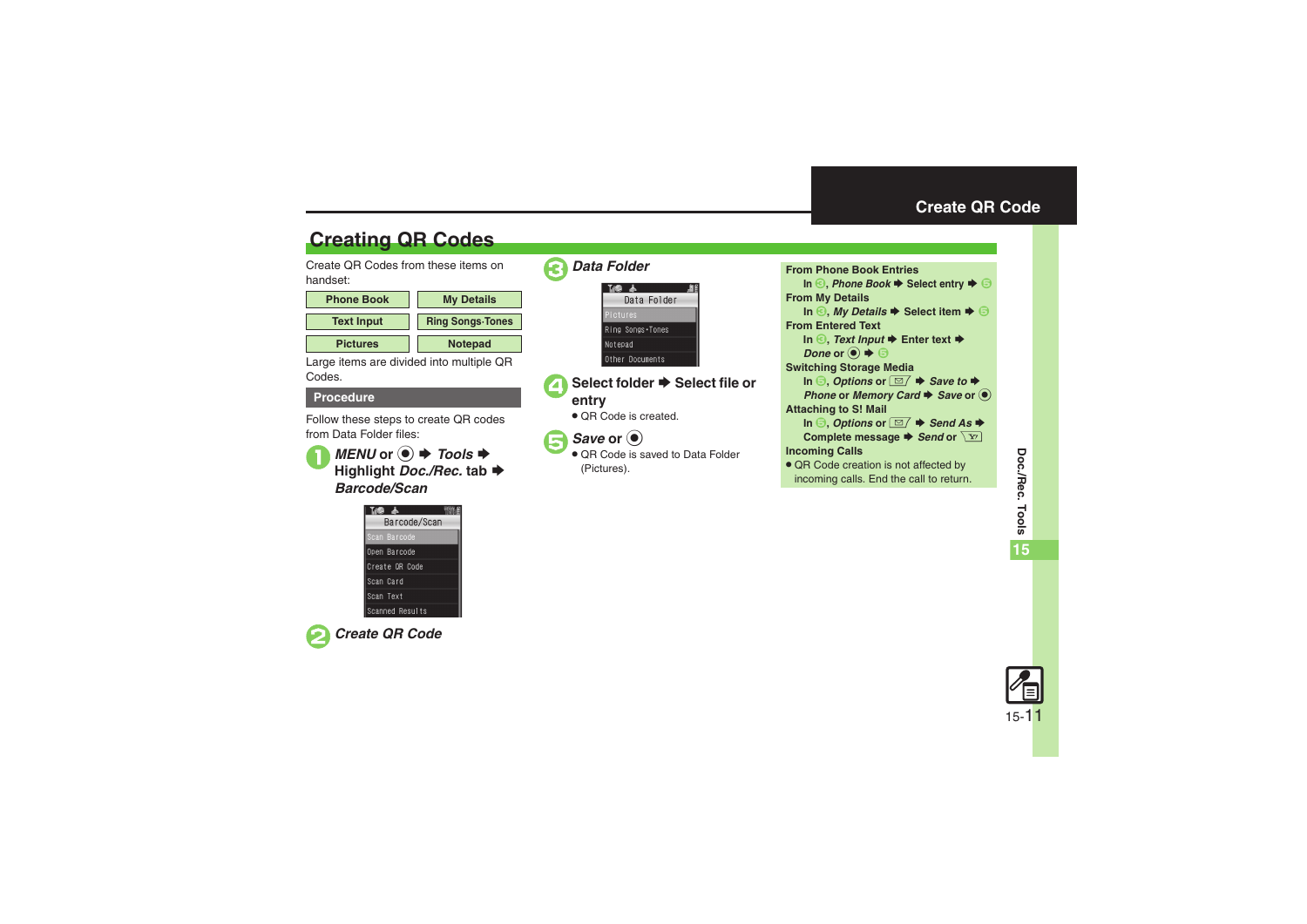## <span id="page-11-0"></span>**Scan Card**

<span id="page-11-1"></span>

Tools

15-12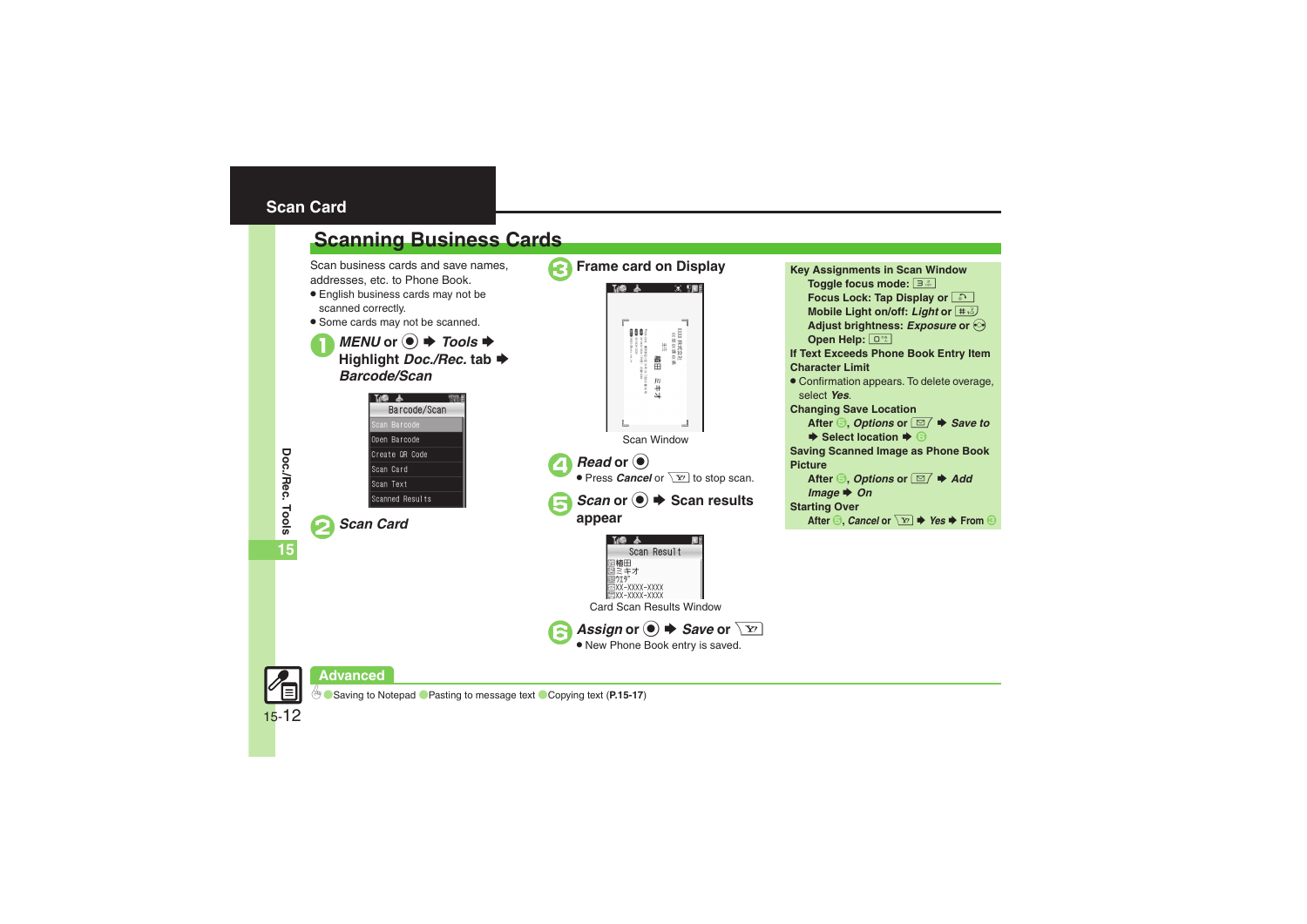<span id="page-12-1"></span>



b ■[Scanning during text entry](#page-17-0) ■[Scanning more text](#page-17-1) ■[Saving scan results](#page-17-2) ■[Saving linked info to Phone Book](#page-17-3) ■[Saving to Notepad](#page-17-4) ■Opening saved [scan results](#page-17-5) ([Using linked info](#page-17-6)  ([Pasting to message text](#page-18-0) ([Copying text](#page-18-1) (**[P.15-18](#page-17-0)** - **[15-19](#page-18-1)**)

<span id="page-12-0"></span>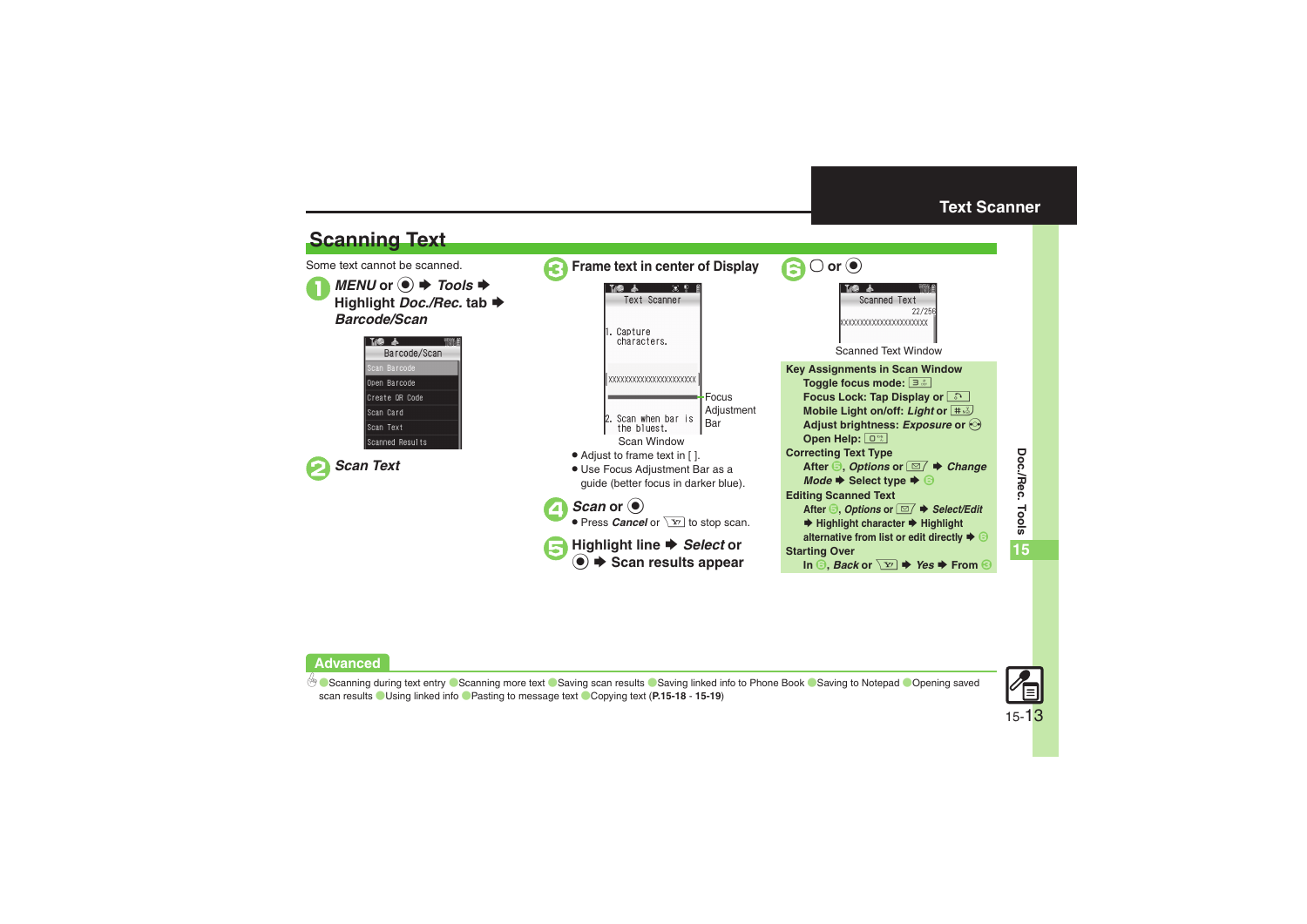## <span id="page-13-0"></span>**Additional Functions**

<span id="page-13-4"></span><span id="page-13-3"></span><span id="page-13-2"></span><span id="page-13-1"></span>

| <b>Dictionary</b>                                 |                                                                                                                                                                                                                                                                                                   |
|---------------------------------------------------|---------------------------------------------------------------------------------------------------------------------------------------------------------------------------------------------------------------------------------------------------------------------------------------------------|
| <b>Viewing dictionary</b><br>information          | MENU or $\circledast$ Tools $\bullet$ Highlight Doc./Rec. tab<br><b>▶ Dictionary ▶ Options or <math>\boxed{\simeq}</math> ▶ Information</b>                                                                                                                                                       |
| <b>Changing Font Size</b>                         | MENU or $\odot$ $\rightarrow$ Tools $\rightarrow$ Highlight Doc./Rec.<br>tab Dictionary $\rightarrow$ Options or $\boxed{\text{S}}$ $\rightarrow$ Font<br>Size Select size                                                                                                                        |
| <b>Copying Index Word</b>                         | MENU or $\textcircled{\textcircled{\textcirc}}$ Tools $\blacktriangleright$ Highlight Doc./Rec. tab<br><b>▶ Dictionary ▶ Switch or <math>\boxed{Y}</math> ▶ Select</b><br>dictionary ▶ Enter reading (or spelling) ▶ Select<br>word $\rightarrow$ Options or $\Box$ $\rightarrow$ Copy Index Word |
| Looking up copied<br>words in dictionaries        | After copying text, 10 (Long) → Options or $\boxed{\simeq}$<br>By Copy Text $\rightarrow$ Search $\rightarrow$ Select word                                                                                                                                                                        |
|                                                   | Start Here MENU or $\textcircled{\textcircled{\textcirc}} \Rightarrow$ Tools $\Rightarrow$ Highlight Doc./<br>Rec. tab $\Rightarrow$ Dictionary $\Rightarrow$ Options or $\Box$ $\Rightarrow$<br>History or Bookmark List → See below                                                             |
| <b>Deleting History &amp;</b><br><b>bookmarks</b> | <b>One Word</b><br>Highlight word $\rightarrow$ Options or $\boxed{\cong}$ $\rightarrow$ Delete $\rightarrow$ Yes                                                                                                                                                                                 |
|                                                   | <b>All Words</b><br>Options or $\Box / \rightarrow$ Delete All $\rightarrow$ Enter Handset<br>Code $\rightarrow$ OK or $\odot$ $\rightarrow$ Yes                                                                                                                                                  |
| <b>Updating</b><br>dictionary list                | MENU or $\bullet$ Tools $\bullet$ Highlight Doc./Rec. tab<br><b>▶ Dictionary ▶ Switch or <math>\boxed{Y}</math> ▶ 初權書 ▶</b><br>Options or $\Box$ $\rightarrow$ Update Dictionaries $\rightarrow$ Yes                                                                                              |

#### **Notepad**

<span id="page-13-12"></span><span id="page-13-11"></span><span id="page-13-10"></span><span id="page-13-9"></span><span id="page-13-8"></span><span id="page-13-7"></span>

| <b>Editing Notepad</b>                                | Start Here MENU or (.) → Tools → Highlight Doc./<br>Rec. tab $\Rightarrow$ Notepad $\Rightarrow$ Highlight entry $\Rightarrow$<br>Options or $\Box$ $\Rightarrow$ See below                                                                                                                                                                                                                                    |
|-------------------------------------------------------|----------------------------------------------------------------------------------------------------------------------------------------------------------------------------------------------------------------------------------------------------------------------------------------------------------------------------------------------------------------------------------------------------------------|
|                                                       | <b>Editing Text</b><br>Edit Text $\blacktriangleright$ Edit $\blacktriangleright$ Done or $\textcircled{\scriptsize{\bullet}}$                                                                                                                                                                                                                                                                                 |
|                                                       | <b>Changing Category</b><br>Change Category Select Category                                                                                                                                                                                                                                                                                                                                                    |
| <b>Searching text</b><br>within all entries           | MENU or $\textcircled{\textcircled{\textcirc}}$ $\textcircled{\textcircled{\textcirc}}$ Fools $\textcircled{\textcircled{\textcirc}}$ Highlight Doc./Rec.<br>tab → Notepad → Highlight entry → Options or<br>$\overline{\cong}/\Rightarrow$ Search $\Rightarrow$ Enter text $\Rightarrow$ Done or $\circledast$                                                                                                |
| <b>Inserting Notepad</b><br>text into message<br>text | MENU or $\textcircled{\tiny{\textcircled{\#}}}$ Tools $\textcircled{\tiny{\textcircled{\#}}}$ Highlight Doc./Rec.<br>tab Motepad Highlight entry Moptions or<br>$\Box / \bigtriangledown$ Send $\bigtriangledown$ As Message Text $\bigtriangledown$ S! Mail or<br>$\mathsf{SMS}$ Complete message Send or $\overline{Y}$<br>• S! Mail Composition window opens automatically<br>depending on character count. |
| Sending entries via<br>S! Mail                        | MENU or $\textcircled{\tiny{\textcircled{\#}}}$ Tools $\textcircled{\tiny{\textcircled{\#}}}$ Highlight Doc./Rec.<br>tab $\rightarrow$ Notepad $\rightarrow$ Highlight entry $\rightarrow$ Options or<br>$\overline{\text{ }\text{ }0}$ $\rightarrow$ Send $\rightarrow$ Via Message $\rightarrow$ Complete<br>message Send or $\boxed{Y}$                                                                     |
| <b>Creating text files</b>                            | MENU or $\bullet$ $\bullet$ Tools $\bullet$ Highlight Doc./Rec.<br>tab Motepad Highlight entry Moptions or<br>$\Box$ Setting/Manage Create Text File $\blacktriangleright$<br>Enter name $\rightarrow$ Done or $\odot$ $\rightarrow$ Save here                                                                                                                                                                 |
| <b>Importing text files</b>                           | MENU or $\textcircled{\tiny{\textcircled{\#}}}$ Tools $\textcircled{\tiny{\textcircled{\#}}}$ Highlight Doc./Rec.<br>tab $\rightarrow$ Notepad $\rightarrow$ Highlight entry $\rightarrow$ Options or<br>$\Box$ $\rightarrow$ Setting/Manage $\rightarrow$ Import Text File $\rightarrow$<br>Select file                                                                                                       |



<span id="page-13-6"></span><span id="page-13-5"></span>**15**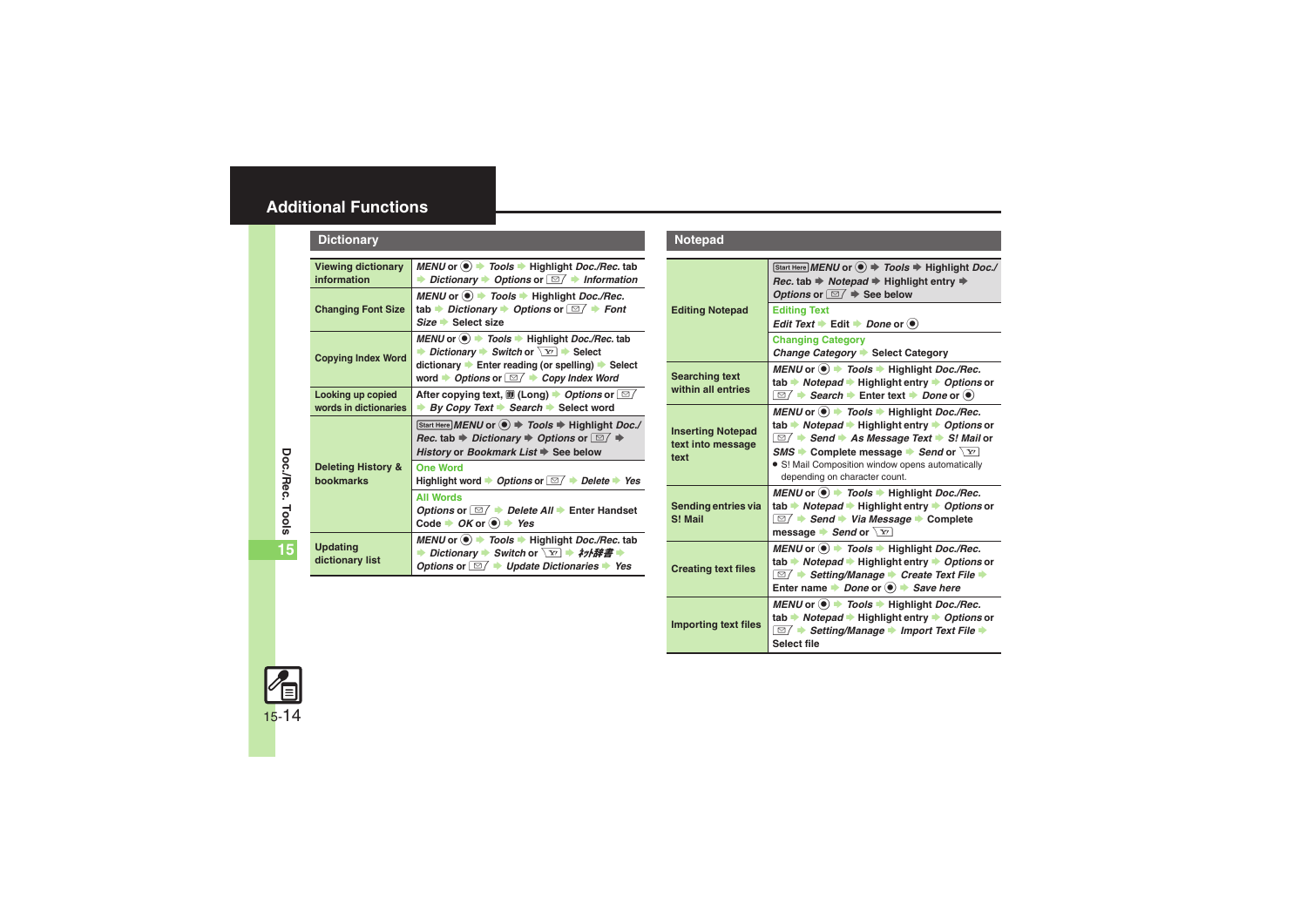۰

<span id="page-14-0"></span>

| <b>Checking memory</b> | MENU or $\odot$ $\blacktriangleright$ Tools $\blacktriangleright$ Highlight Doc./Rec.                                           |
|------------------------|---------------------------------------------------------------------------------------------------------------------------------|
| status                 | tab → Notepad → Highlight entry → Options or<br>$\Box$ → Setting/Manage → Memory Status                                         |
|                        | MENU or ● Tools → Highlight Doc./Rec.<br>Opening properties tab → Notepad → Highlight entry → Options or<br><b>Details</b><br>☑ |

#### <span id="page-14-1"></span>**Voice Recorder**

<span id="page-14-4"></span><span id="page-14-3"></span><span id="page-14-2"></span>

| <b>Saving longer</b><br>recordings        | MENU or $\textcircled{\textcircled{\textcirc}}$ Tools $\blacktriangleright$ Highlight Doc./Rec.<br>tab $\rightarrow$ Voice Recorder $\rightarrow$ Options or $\Box$ $\rightarrow$<br>Record Time Extended Voice                                                                                                                |  |
|-------------------------------------------|--------------------------------------------------------------------------------------------------------------------------------------------------------------------------------------------------------------------------------------------------------------------------------------------------------------------------------|--|
| <b>Sending Voice files</b><br>via S! Mail | MENU or $\odot$ $\rightarrow$ Tools $\rightarrow$ Highlight Doc./Rec. tab<br>Voice Recorder $\bullet$ $\odot$ or $\odot$ $\bullet$ Recording<br>starts $\bullet$ $\bullet$ or $\bullet$ $\bullet$ Recording ends $\bullet$ Save and<br>Send Complete message Send or $\boxed{Y}$<br>. Available in For Message mode.           |  |
| <b>Switching storage</b><br>media         | MENU or $\textcircled{\textcircled{\textcirc}}$ Tools $\blacktriangleright$ Highlight Doc./Rec.<br>tab $\rightarrow$ Voice Recorder $\rightarrow$ Options or $\Box$ $\rightarrow$<br>Save Recording to ▶ Select option<br>. Available in For Message mode.<br>• Set to Ask Each Time to select media after every<br>recording. |  |

<span id="page-14-9"></span><span id="page-14-8"></span><span id="page-14-7"></span><span id="page-14-6"></span><span id="page-14-5"></span>

| Scan Barcode                           |                                                                                                                                                                                                                       |
|----------------------------------------|-----------------------------------------------------------------------------------------------------------------------------------------------------------------------------------------------------------------------|
|                                        | Start Here In a text entry window, Options or $\square$<br>$\Rightarrow$ Scan $\Rightarrow$ Scan Code $\Rightarrow$ Frame barcode in<br>center of Display $\Rightarrow$ Scan or $\circledast$ $\Rightarrow$ See below |
| <b>Scanning during</b><br>text entry   | <b>Pasting All Scan Results</b><br>$OK$ or $\odot$                                                                                                                                                                    |
|                                        | <b>Pasting a Part of Scan Results</b><br><i>Cut</i> or $\Box$ $\rightarrow$ Highlight first character $\rightarrow$ Start<br>or $\odot$ $\rightarrow$ Highlight text range $\rightarrow$ End or $\odot$               |
| <b>Scanning</b><br>continuously        | MENU or $\bullet$ > Tools $\bullet$ Highlight Doc./Rec.<br>tab → Barcode/Scan → Scan Barcode →<br>Options or $\Box / \rightarrow$ Continuous Scan $\rightarrow$ On                                                    |
| <b>Reading saved</b><br>barcode images | MENU or $\circledast$ Tools $\bullet$ Highlight Doc./Rec. tab<br>Barcode/Scan Dpen Barcode Select file                                                                                                                |
| <b>Saving scan results</b>             | MENU or (.) > Tools → Highlight Doc./Rec.<br>tab → Barcode/Scan → Scan Barcode →<br>Frame barcode in center of Display ▶ Scan or<br>$\bullet$ $\rightarrow$ Options or $\Box$ $\rightarrow$ Save                      |
| <b>Saving to Notepad</b>               | MENU or ● 700ls → Highlight Doc./Rec.<br>tab → Barcode/Scan → Scan Barcode →<br>Frame barcode in center of Display Scan or<br>$\bullet$ $\rightarrow$ Options or $\Box$ $\rightarrow$ Notepad                         |

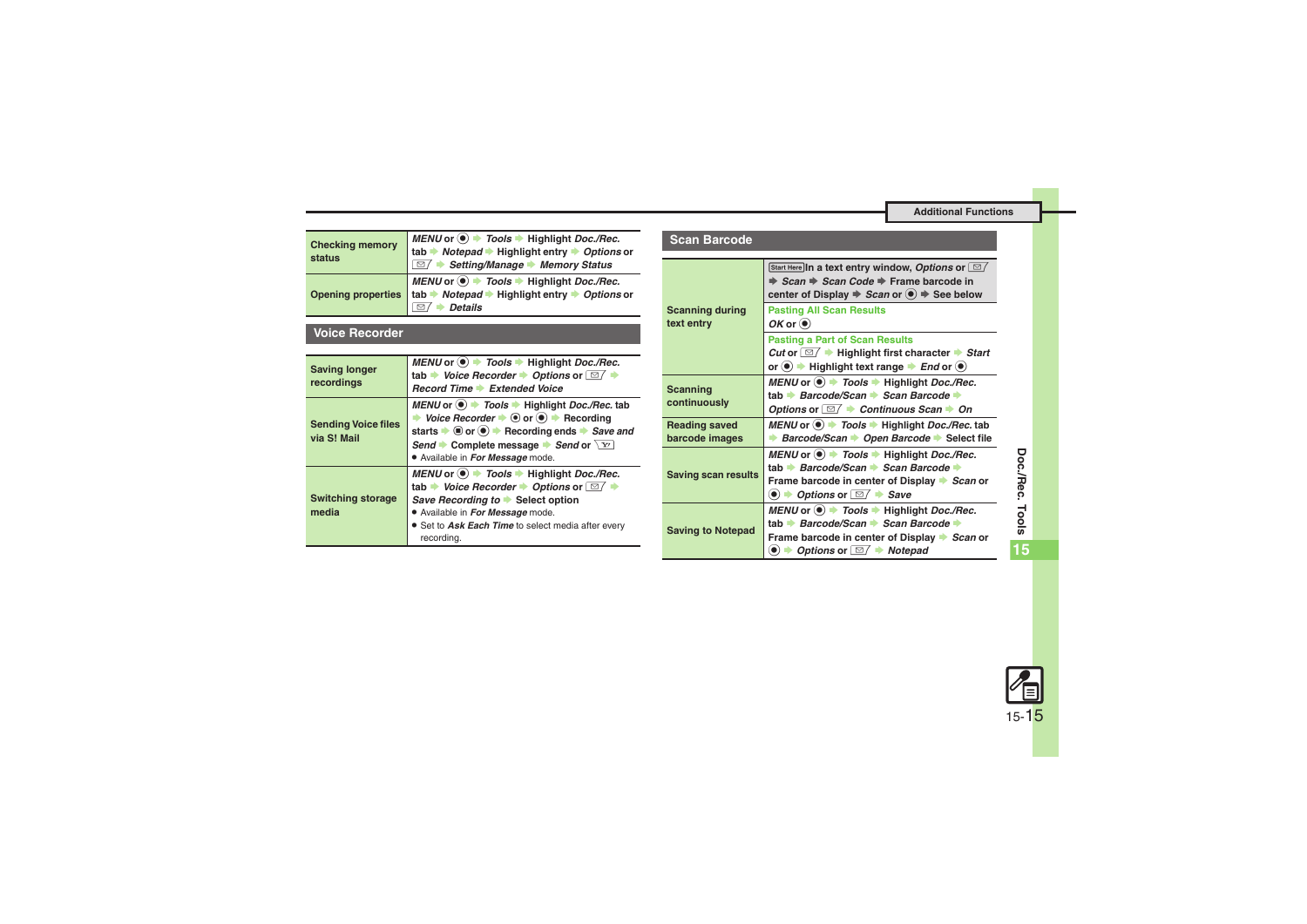<span id="page-15-3"></span><span id="page-15-0"></span>

|  | Additional Functions                       |                                                                                                                                                                                                                                                                                                                                                                                                                                                                                                                      |                                                   |                                                                                                                                                                                                                                                                                                                                                                                  |
|--|--------------------------------------------|----------------------------------------------------------------------------------------------------------------------------------------------------------------------------------------------------------------------------------------------------------------------------------------------------------------------------------------------------------------------------------------------------------------------------------------------------------------------------------------------------------------------|---------------------------------------------------|----------------------------------------------------------------------------------------------------------------------------------------------------------------------------------------------------------------------------------------------------------------------------------------------------------------------------------------------------------------------------------|
|  | <b>Saving linked info</b><br>to Phone Book | MENU or $\odot$ > Tools > Highlight Doc./Rec.<br>tab → Barcode/Scan → Scan Barcode →<br>Frame barcode in center of Display Scan or<br>$\left( \bullet \right)$ $\Rightarrow$ Highlight number or mail address $\Rightarrow$<br>Options or $\boxed{\cong}$ $\blacktriangleright$ Save to Ph.Book $\blacktriangleright$ As New<br><i>Entry</i> Complete other fields Save or $\boxed{Y}$<br>. To add to an existing entry, select As New Detail.<br>• When <i>MEMORY:</i> appears in scan results, press ( $\bullet$ ) | <b>Using images as</b><br>Wallpaper               | MENU or $\odot$ > Tools $\Rightarrow$ Highlight Doc./Rec.<br>tab Barcode/Scan Scan Barcode<br>Frame barcode in center of Display Scan or<br>$\bullet$ $\bullet$ Highlight image $\bullet$ Options or $\Box$ $\bullet$<br>Set as Wallpaper → Vertical or Horizontal →<br>Assign or $\left( \bullet \right)$<br>. If Wallpaper Display options appear, follow onscreen<br>prompts. |
|  | <b>Opening saved</b>                       | to enter the items underlined with a dotted line<br>automatically in Phone Book entry window.<br>MENU or $\textcircled{\textcircled{\textcirc}}$ $\textcircled{\textcircled{\textcirc}}$ Fools $\textcircled{\textcirc}$ Highlight Doc./Rec.<br>tab → Barcode/Scan → Scanned Results →<br>Select file                                                                                                                                                                                                                | Saving images &<br>melodies                       | MENU or $\textcircled{\textcircled{\textcirc}}$ Tools $\textcircled{\textcircled{\textcirc}}$ Highlight Doc./Rec.<br>tab Barcode/Scan → Scan Barcode →<br>Frame barcode in center of Display Scan or<br>$\bullet$ $\bullet$ Highlight file $\bullet$ Options or $\boxed{\cong}$ $\bullet$ To<br>Data Folder                                                                      |
|  | scan results                               | $\bullet$ Highlight a file and press <b>Options</b> or $\boxed{\simeq}$ to rename<br>files, open properties or delete files.<br>• Some files may not open.<br>Start Here MENU or $\textcircled{\textcircled{\textcirc}} \Rightarrow$ Tools $\Rightarrow$ Highlight Doc./                                                                                                                                                                                                                                             | Opening or playing<br>files                       | MENU or $\textcircled{\textcircled{\textcirc}}$ Tools $\blacktriangleright$ Highlight Doc./Rec.<br>tab Barcode/Scan → Scan Barcode →<br>Frame barcode in center of Display Scan or                                                                                                                                                                                               |
|  | <b>Using linked info</b>                   | Rec. tab $\Rightarrow$ Barcode/Scan $\Rightarrow$ Scan Barcode $\Rightarrow$<br>Frame barcode in center of Display → Scan or<br>$\bullet$ $\bullet$ See below<br><b>Dialing Numbers</b>                                                                                                                                                                                                                                                                                                                              | <b>Using images for</b><br><b>System Graphics</b> | $\odot$ $\blacktriangleright$ Select file<br>MENU or $\textcircled{\textcircled{\textcirc}}$ Tools $\blacktriangleright$ Highlight Doc./Rec.<br>tab Barcode/Scan → Scan Barcode →<br>Frame barcode in center of Display → Scan or<br>$\bullet$ + Highlight image $\bullet$ Options or $\Box / \bullet$ As                                                                        |
|  |                                            | Select phone number $\Rightarrow$ Call or $\bullet$ $\Rightarrow$ Call<br><b>Sending Messages</b><br>Select mail address → Complete message →<br>Send or $\sqrt{Y}$                                                                                                                                                                                                                                                                                                                                                  |                                                   | System $\blacktriangleright$ Select item $\blacktriangleright$ Specify display area<br>Assign or $\left( \bullet \right)$<br>• Some images may be usable without specifying<br>display area.                                                                                                                                                                                     |
|  |                                            | • When <i>MAIL TO:</i> appears in scan results, press $\odot$<br>to enter the items underlined with a dotted line<br>automatically in Composition window.<br><b>Accessing Internet Sites</b><br><b>Select URL</b>                                                                                                                                                                                                                                                                                                    |                                                   |                                                                                                                                                                                                                                                                                                                                                                                  |
|  |                                            |                                                                                                                                                                                                                                                                                                                                                                                                                                                                                                                      |                                                   |                                                                                                                                                                                                                                                                                                                                                                                  |

<span id="page-15-4"></span><span id="page-15-1"></span>**Doc./Rec. Tools**

<span id="page-15-2"></span>**15**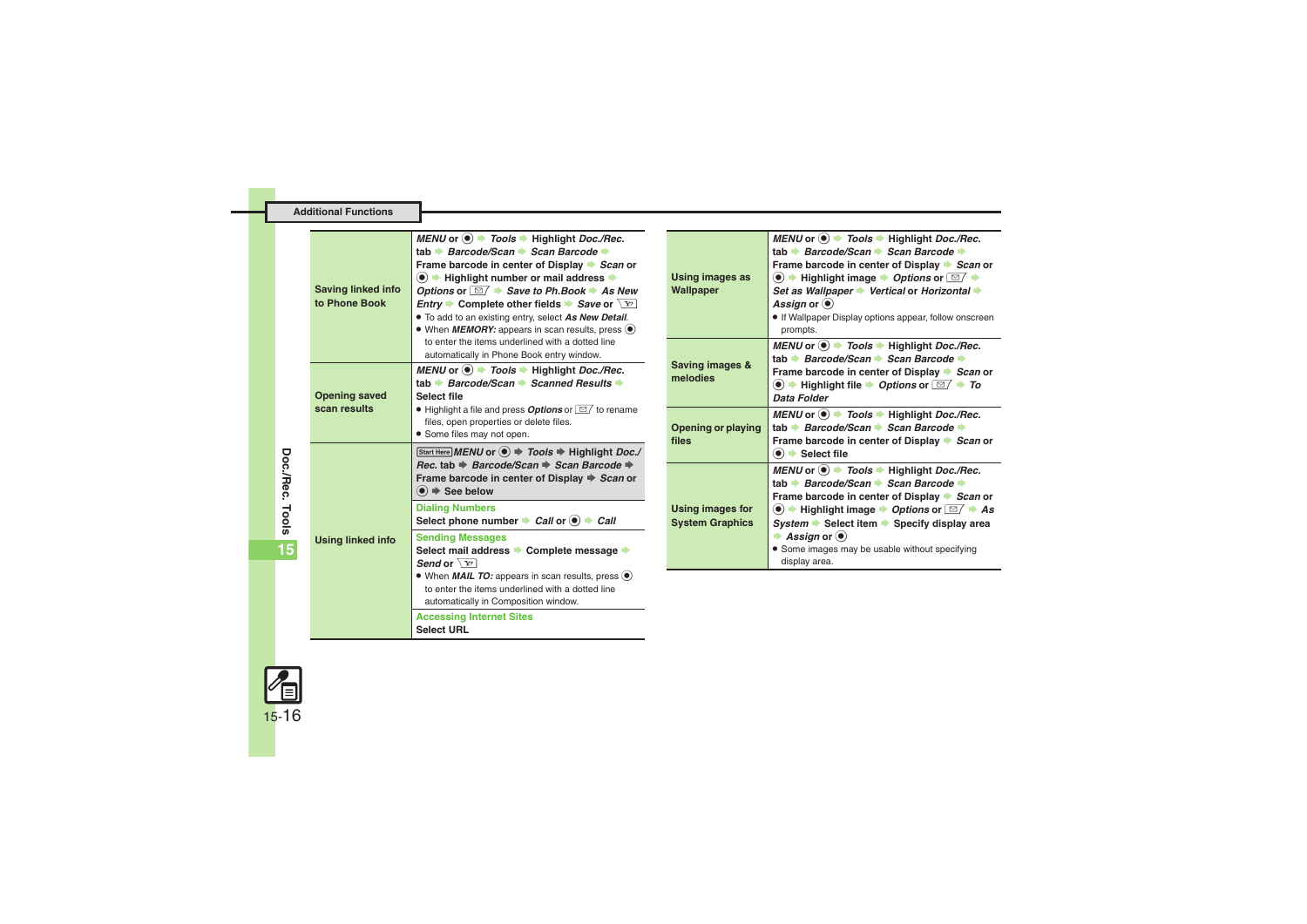#### <span id="page-16-2"></span><span id="page-16-1"></span>**Additional Functions**

<span id="page-16-0"></span>

|                            | Start Here MENU or ● → Tools → Highlight Doc./<br>Rec. tab $\Rightarrow$ Barcode/Scan $\Rightarrow$ Scan Barcode $\Rightarrow$                                                                                                                                                                                      | <b>Scan Card</b>           |                                                                                                                                                                                                                                                                                                                                                                                                                                       |
|----------------------------|---------------------------------------------------------------------------------------------------------------------------------------------------------------------------------------------------------------------------------------------------------------------------------------------------------------------|----------------------------|---------------------------------------------------------------------------------------------------------------------------------------------------------------------------------------------------------------------------------------------------------------------------------------------------------------------------------------------------------------------------------------------------------------------------------------|
|                            | Frame barcode in center of Display $\Rightarrow$ Scan or $\circledbullet$<br>$\Rightarrow$ Options or $\boxed{\simeq}$ $\Rightarrow$ Send Message $\Rightarrow$ See below<br><b>All Text</b><br>OK or $\odot$ $\rightarrow$ S! Mail or SMS $\rightarrow$ Complete                                                   | <b>Saving to Notepad</b>   | MENU or ● 700ls → Highlight Doc./Rec.<br>tab Barcode/Scan Scan Card Frame<br>card in center of Display $\rightarrow$ Read or $\left( \bullet \right) \rightarrow$ Scan<br>or $\bullet$ $\bullet$ Options or $\Box$ $\bullet$ Notepad                                                                                                                                                                                                  |
| Pasting to<br>message text | message Send or $\boxed{Y}$<br>• S! Mail Composition window opens automatically<br>depending on character count.<br><b>Selected Text</b><br>Cut or $\Box$ $\rightarrow$ Highlight first character $\rightarrow$ Start or                                                                                            |                            | Start Here MENU or ● → Tools → Highlight Doc./<br>Rec. tab $\Rightarrow$ Barcode/Scan $\Rightarrow$ Scan Card $\Rightarrow$<br>Frame card in center of Display $\Rightarrow$ Read or $\circledbullet$<br>$\Rightarrow$ Scan or $\circledcirc$ $\Rightarrow$ Options or $\Box$ $\Rightarrow$ Send<br>Message $\Rightarrow$ See below                                                                                                   |
|                            | $\textcircled{\textbullet}$ $\textcircled{\textbullet}$ Highlight text range $\textcircled{\textbullet}$ End or $\textcircled{\textbullet}$ $\textcircled{\textbullet}$ S! Mail<br>or SMS Complete message Send or $\boxed{Y}$<br>• S! Mail Composition window opens automatically<br>depending on character count. | Pasting to<br>message text | <b>All Text</b><br>OK or $\odot$ $\rightarrow$ S! Mail or SMS $\rightarrow$ Complete<br>message Send or $\boxed{Y}$<br>• S! Mail Composition window opens automatically                                                                                                                                                                                                                                                               |
| <b>Copying text</b>        | Start Here MENU or $\textcircled{\textcircled{\textcirc}} \Rightarrow$ Tools $\Rightarrow$ Highlight Doc./<br>Rec. tab $\Rightarrow$ Barcode/Scan $\Rightarrow$ Scan Barcode $\Rightarrow$<br>Frame barcode in center of Display → Scan or<br>$\left( \bullet \right) \Rightarrow$ See below                        |                            | depending on character count.<br><b>Selected Text</b><br><i>Cut</i> or $\Box$ <b>Highlight first character</b> Start<br>or $\bullet$ $\bullet$ Highlight text range $\bullet$ End or $\bullet$ $\bullet$                                                                                                                                                                                                                              |
|                            | <b>Text</b><br>Options or $\Box / \rightarrow Copy \rightarrow$ Highlight first<br>character $\rightarrow$ Start or $\odot$ $\rightarrow$ Highlight text range<br>$\Rightarrow$ End or $\circledcirc$                                                                                                               |                            | S! Mail or SMS → Complete message → Send<br>or $\sqrt{x}$<br>· S! Mail Composition window opens automatically<br>depending on character count.                                                                                                                                                                                                                                                                                        |
|                            | <b>Number, Address or URL</b><br>Highlight number, mail address or URL<br>Options or $\Box$ $\rightarrow$ Copy Telephone, Copy<br><b>Address or Copy URL</b>                                                                                                                                                        | <b>Copying text</b>        | MENU or $\odot$ $\rightarrow$ Tools $\rightarrow$ Highlight Doc./Rec.<br>tab → Barcode/Scan → Scan Card → Frame<br>card in center of Display $\rightarrow$ Read or $\odot$ $\rightarrow$ Scan<br>or $\bullet$ $\rightarrow$ Options or $\boxed{\cong}$ $\rightarrow$ Copy $\rightarrow$ Highlight<br>first character $\rightarrow$ Start or $\odot$ $\rightarrow$ Highlight text<br>range $\blacktriangleright$ <i>End</i> or $\odot$ |

<span id="page-16-3"></span>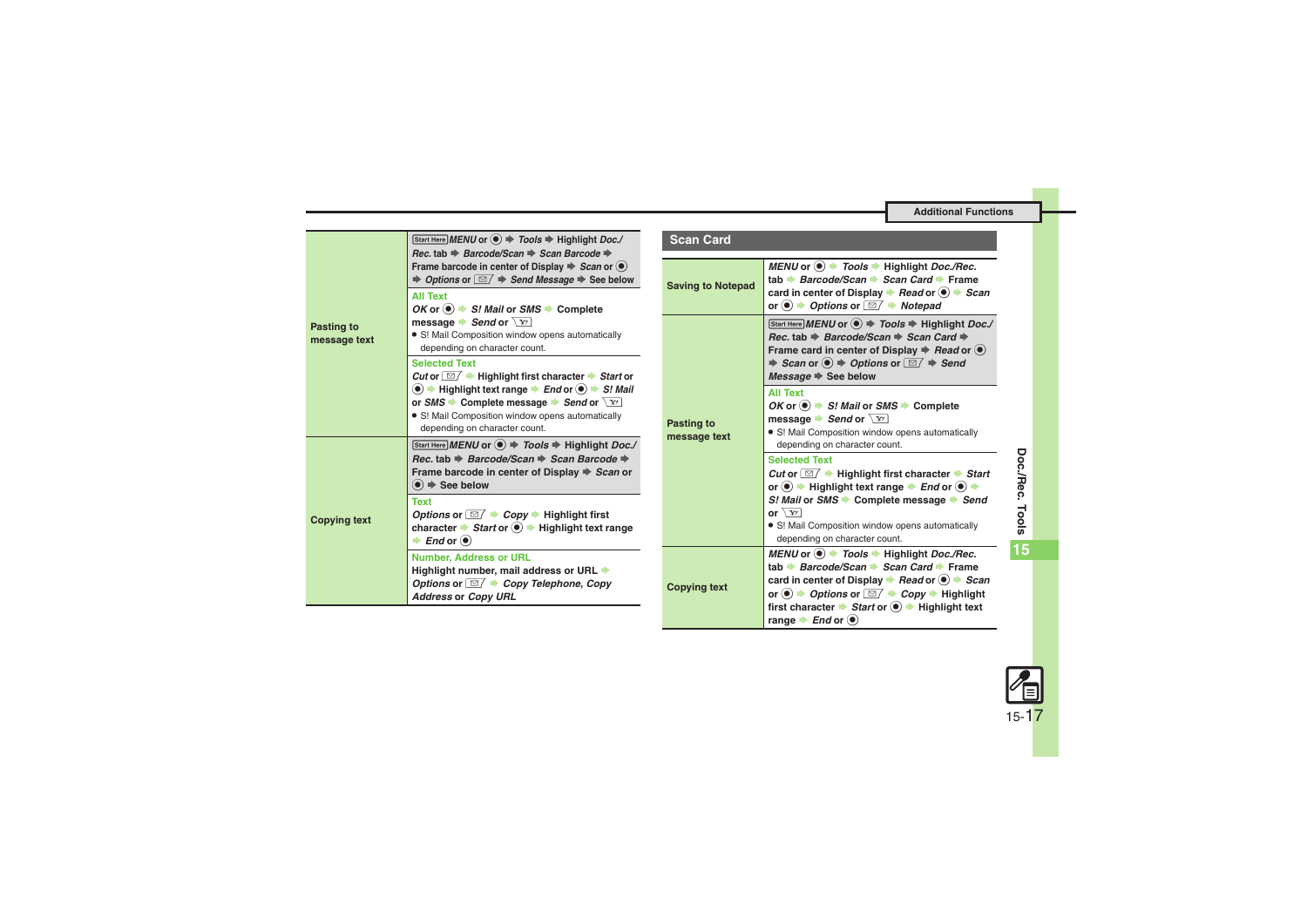#### **Additional Functions**

#### **Scan Text**

<span id="page-17-2"></span><span id="page-17-1"></span><span id="page-17-0"></span>

| <b>Scanning during</b><br>text entry       | In a text entry window, Options or $\Box$ $\rightarrow$ Scan<br>Text Scanner Frame text in center of<br>Display $\rightarrow$ Scan or $\left( \bullet \right) \rightarrow$ Highlight line $\rightarrow$<br>Select or $\odot$ $\rightarrow$ $\bigcirc$ or $\odot$                                                                                                                                                                                                                                                                                                                                                                                                 |
|--------------------------------------------|------------------------------------------------------------------------------------------------------------------------------------------------------------------------------------------------------------------------------------------------------------------------------------------------------------------------------------------------------------------------------------------------------------------------------------------------------------------------------------------------------------------------------------------------------------------------------------------------------------------------------------------------------------------|
| <b>Scanning more text</b>                  | MENU or $\textcircled{\textcircled{\textcirc}}$ $\textcircled{\textcircled{\textcirc}}$ $\textcircled{\textcircled{\textcirc}}$ Highlight Doc./Rec.<br>tab → Barcode/Scan → Scan Text → Frame<br>text in center of Display $\blacktriangleright$ Scan or $\blacklozenge$ $\blacktriangleright$<br>Highlight line $\blacktriangleright$ Select or $(\bullet) \blacktriangleright \bigcirc$ or $(\bullet) \blacktriangleright$                                                                                                                                                                                                                                     |
|                                            | Options or $\boxed{\cong}$ $\blacktriangleright$ Continue Part or Scan More<br>• Select Continue Part to enter additional text or<br><b>Scan More</b> to enter text after a line break.                                                                                                                                                                                                                                                                                                                                                                                                                                                                          |
| <b>Saving scan results</b>                 | MENU or $\odot$ $\rightarrow$ Tools $\rightarrow$ Highlight Doc./Rec.<br>tab → Barcode/Scan → Scan Text → Frame<br>text in center of Display $\rightarrow$ Scan or $\left(\bullet\right)$ $\rightarrow$<br>Highlight line $\Rightarrow$ Select or $\left( \bullet\right) \Rightarrow$ O or $\left( \bullet\right) \Rightarrow$<br>Options or $\Box$ Save                                                                                                                                                                                                                                                                                                         |
| <b>Saving linked info</b><br>to Phone Book | MENU or $\textcircled{\textcircled{\textcirc}}$ $\textcircled{\textcircled{\textcirc}}$ Fools $\textcircled{\textcirc}$ Highlight Doc./Rec.<br>tab → Barcode/Scan → Scan Text → Frame<br>text in center of Display $\rightarrow$ Scan or $\left(\bullet\right)$ $\rightarrow$<br>Highlight line $\Rightarrow$ Select or $\left( \bullet\right) \Rightarrow$ O or $\left( \bullet\right) \Rightarrow$<br>Highlight number or mail address > Options<br>or $\Box$ $\rightarrow$ Save to Ph.Book $\rightarrow$ As New Entry $\rightarrow$<br>Complete other fields $\blacktriangleright$ Save or $\sqrt{Y}$<br>• To add to an existing entry, select As New Detail. |
| <b>Saving to Notepad</b>                   | MENU or $\textcircled{\textcircled{\textcirc}}$ $\textcircled{\textcircled{\textcirc}}$ Fools $\textcircled{\textcircled{\textcirc}}$ Highlight Doc./Rec.<br>tab → Barcode/Scan → Scan Text → Frame<br>text in center of Display $\rightarrow$ Scan or $\left(\bullet\right)$ $\rightarrow$<br>Highlight line $\Rightarrow$ Select or $\circledcirc$ $\Rightarrow$ $\bigcirc$ or $\circledcirc$ $\Rightarrow$<br>Options or $\Box$ Notepad                                                                                                                                                                                                                       |

<span id="page-17-6"></span><span id="page-17-5"></span>

| <b>Opening saved</b><br>scan results | MENU or $\bullet$ $\bullet$ Tools $\bullet$ Highlight Doc./Rec. tab $\bullet$<br>Barcode/Scan Scanned Results Select file<br>• Highlight a file and press <b>Options</b> or $\boxed{\simeq}$ to rename<br>files, open properties or delete files.<br>• Some files may not open.                                                                      |
|--------------------------------------|------------------------------------------------------------------------------------------------------------------------------------------------------------------------------------------------------------------------------------------------------------------------------------------------------------------------------------------------------|
| Using linked info                    | Start Here MENU or (●) → Tools → Highlight Doc./<br>Rec. tab $\Rightarrow$ Barcode/Scan $\Rightarrow$ Scan Text $\Rightarrow$<br>Frame text in center of Display $\Rightarrow$ Scan or $\circledbullet$<br>$\Rightarrow$ Highlight line $\Rightarrow$ Select or $\circledcirc$ $\Rightarrow$ $\bigcirc$ or $\circledcirc$ $\Rightarrow$<br>See below |
|                                      | <b>Dialing Numbers</b><br>Select phone number $\rightarrow$ Call or $\left(\bullet\right) \rightarrow$ Call                                                                                                                                                                                                                                          |
|                                      | <b>Sending Messages</b><br>Select mail address Complete message<br>Send or $\sqrt{Y}$                                                                                                                                                                                                                                                                |
|                                      | <b>Accessing Internet Sites</b><br><b>Select URL</b>                                                                                                                                                                                                                                                                                                 |

<span id="page-17-4"></span><span id="page-17-3"></span>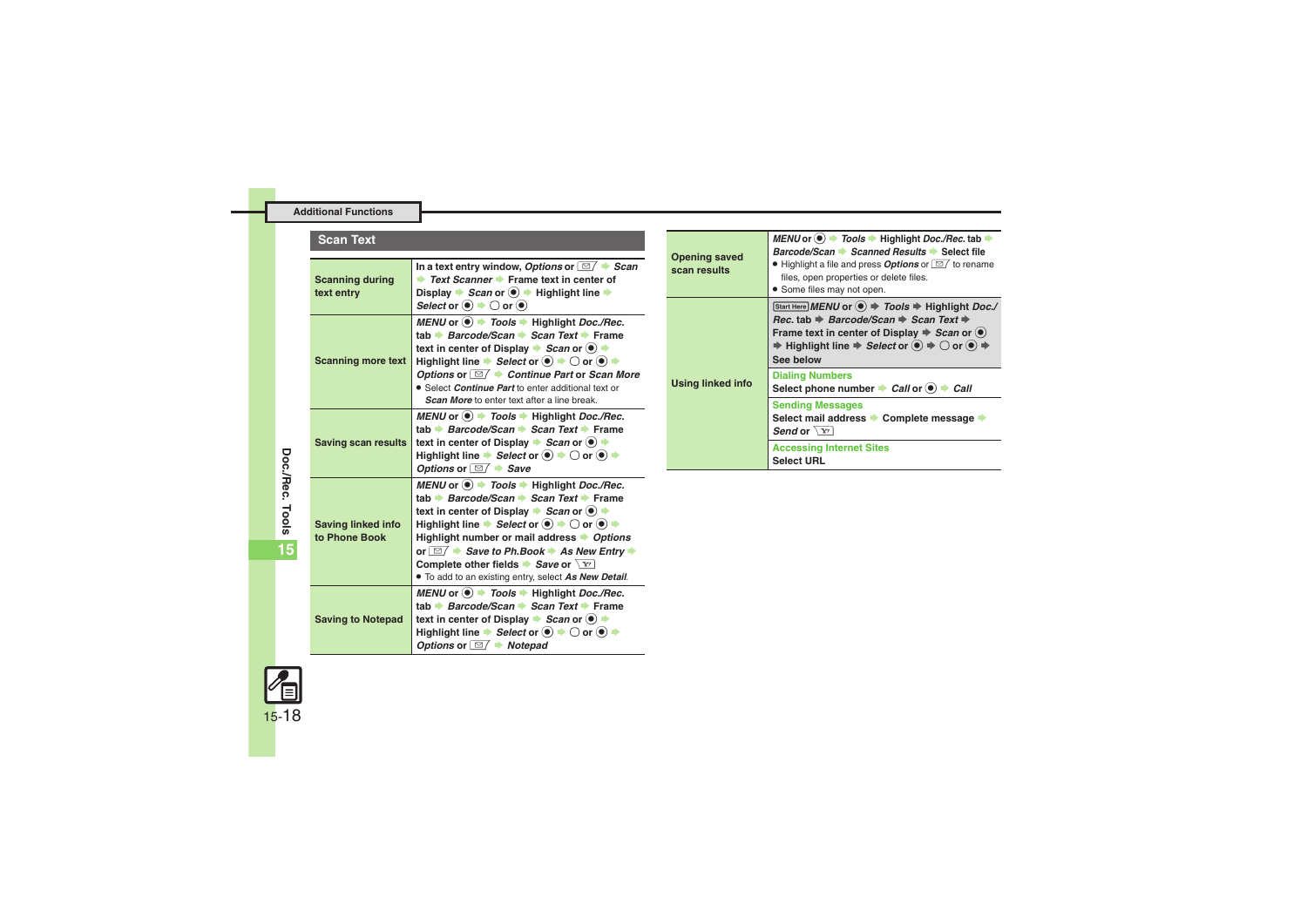<span id="page-18-1"></span><span id="page-18-0"></span>

| Pasting to<br>message text | Start Here MENU or $\left( \bullet \right)$ $\Rightarrow$ Tools $\Rightarrow$ Highlight Doc./<br>Rec. tab $\Rightarrow$ Barcode/Scan $\Rightarrow$ Scan Text $\Rightarrow$<br>Frame text in center of Display $\Rightarrow$ Scan or $\circledcirc$ $\Rightarrow$<br>Highlight line $\Rightarrow$ Select or $\circledcirc \Rightarrow \bigcirc$ or $\circledcirc \Rightarrow$<br>Options or $\Box$ $\Rightarrow$ Send Message $\Rightarrow$ See below |
|----------------------------|------------------------------------------------------------------------------------------------------------------------------------------------------------------------------------------------------------------------------------------------------------------------------------------------------------------------------------------------------------------------------------------------------------------------------------------------------|
|                            | <b>All Text</b><br>OK or $\left( \bullet \right)$ $\Rightarrow$ S! Mail or SMS $\Rightarrow$ Complete<br>message $\blacktriangleright$ Send or $\sqrt{Y}$<br>• S! Mail Composition window opens automatically<br>depending on character count.                                                                                                                                                                                                       |
|                            | <b>Selected Text</b><br>Cut or $\boxed{\simeq}$ $\blacktriangleright$ Highlight first character $\blacktriangleright$ Start or<br>$\textcircled{\textbullet}$ $\Rightarrow$ Highlight text range $\Rightarrow$ End or $\textcircled{\textbullet}$ $\Rightarrow$ S! Mail<br>or SMS Complete message Send or $\boxed{Y}$<br>· S! Mail Composition window opens automatically<br>depending on character count.                                          |
| <b>Copying text</b>        | Start Here MENU or $\left( \bullet \right)$ $\Rightarrow$ Tools $\Rightarrow$ Highlight Doc./<br>Rec. tab $\Rightarrow$ Barcode/Scan $\Rightarrow$ Scan Text $\Rightarrow$<br>Frame text in center of Display $\Rightarrow$ Scan or $\circledbullet$<br>$\Rightarrow$ Highlight line $\Rightarrow$ Select or $\circledcirc$ $\Rightarrow$ $\bigcirc$ or $\circledcirc$ $\Rightarrow$<br>See below                                                    |
|                            | Text<br>Options or $\Box$ $\rightarrow$ Copy $\rightarrow$ Highlight first<br>character $\rightarrow$ Start or $\odot$ $\rightarrow$ Highlight text range<br>$\rightarrow$ End or $\odot$                                                                                                                                                                                                                                                            |
|                            | <b>Number, Address or URL</b><br>Highlight number, mail address or URL +<br>Options or $\boxed{\boxtimes}$ $\rightarrow$ Copy Telephone, Copy<br><b>Address or Copy URL</b>                                                                                                                                                                                                                                                                          |